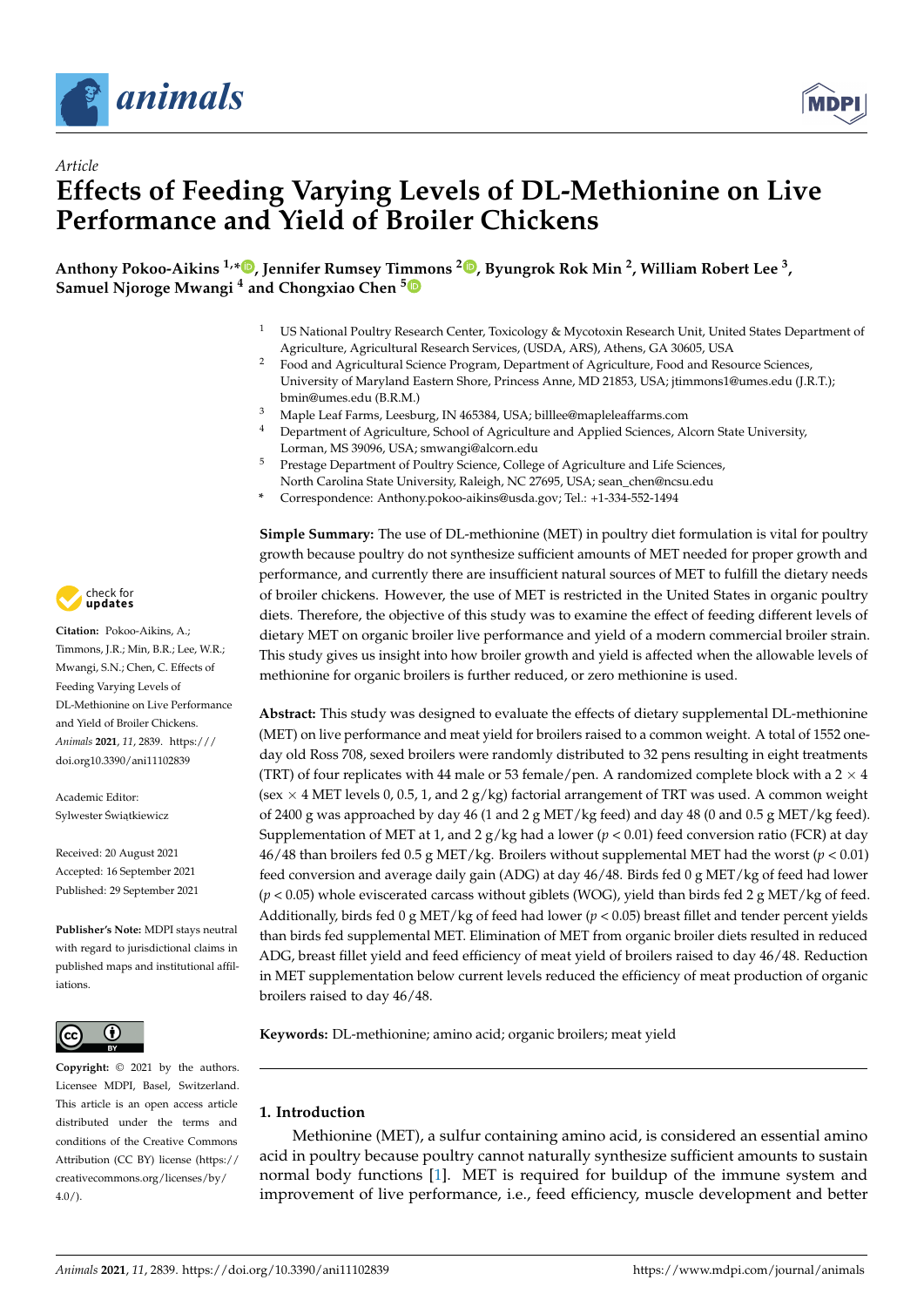yield [\[2\]](#page-13-1). Supplemental MET in broiler diets have been shown to improve body weight (BW), feed intake (FI), feed conversion ratio (FCR) and average daily gain [\[3\]](#page-13-2). Similar results were also reported in meat ducks [\[4\]](#page-13-3). MET is also considered the first limiting amino acid for poultry fed corn-soy bean-based diets [\[5\]](#page-13-4) and therefore use of supplemental MET in poultry diets of conventional raised poultry to balance dietary amino acids (AA) is a common practice. However, synthetic AA are normally restricted or not allowed in the diet of organic raised birds [\[6\]](#page-13-5). In the US, MET is the only allowed synthetic AA in organic poultry feed [\[7\]](#page-13-6), however, in October, 2012 the USDA reduced the amount of MET that can be used in organic poultry diets from 2, 2.5, and 3 kg per metric ton (4, 5, and 6 lbs per ton), to 1, 1, and 1.5 kg per metric ton (2, 2, and 3 lbs. per ton) of feed for organic laying hens, broilers, and turkeys and other poultry, respectively [\[7](#page-13-6)[,8\]](#page-13-7). However, in a 2015 review by the National Organic Standards Board (NOSB), the average MET limit over the life of organic broilers is approximately 1.25 g MET per kg of feed (2.5 lbs per ton of feed) [\[9\]](#page-13-8).

Diets with very limited or no amounts of synthetic MET can result in reduced performance and production which would result in low economic returns in both organic and conventional poultry production [\[7\]](#page-13-6). Natural alternatives to synthetic MET are allowed and encouraged by the NOSB. To this effect, the NOSB established a Methionine Task Force to develop natural alternatives for methionine supplementation for non-pastured flocks and requested periodic updates. From a 2015 review it was noted that "development of alternatives to synthetic methionine have still not reached a stage of commercial availability" [\[9\]](#page-13-8). The National Research Council [\[10\]](#page-13-9), MET requirement for broiler maximum growth and feed efficiency is 0.50, 0.38 and 0.32% for broilers 0–3, 3–6 and 6–8 weeks of age, respectively. However, broilers have different requirements for different responses (maximum body weight gain, maximum feed intake, maximum breast meat yield) based on strain/breed, age and gender. However, the use of synthetic MET in the diets of organic poultry and/or broilers is banned in the European Union [\[7\]](#page-13-6) and the possibility of eliminating supplemental MET from organic poultry diets fully in the near future in the U.S. is possible [\[11\]](#page-13-10). The National Organic Standards Board has come up with a step-down program to reduce and eventually eliminate the use of MET by 2040 for newer organic poultry operations [\[9\]](#page-13-8). Consequently, reduction or elimination of MET in organic broiler diets could increase feed costs and have a negative impact on bird health and growth [\[1,](#page-13-0)[12\]](#page-13-11), as well as have negative impact on the environment due to increased nitrogen excretion during metabolism of protein which is converted to ammonia by microbes found in poultry litter [\[7,](#page-13-6)[13\]](#page-13-12).

There is currently no single formula, resolution or feeding plan that has the potential to completely eliminate the use of non-natural MET in organic poultry [\[7\]](#page-13-6). Due to conflicting reports, there is the need for the organic poultry industry to start exploring how to address the MET needs of organic broilers if MET is banned entirely in the U.S.

Due to recent changes to allowable organic poultry methionine levels, it is important for the industry to continue to investigate natural methionine supplementation sources. Therefore, this study was designed to examine the effect of varying levels of dietary MET on organic broiler live performance and yield. This study is novel because it explores a treatment with no added dietary methionine to shed light on what raising organic broilers would be like without industrial sources of methionine, with primary focus on the effects on performance and yield.

### **2. Materials and Methods**

The animal experiment was conducted in accordance with the recommendations and guidelines of the University of Maryland Eastern Shore Institutional Animal Care and Use Committee (AUP-Timmons-2021-4) and agreed with the standards for experiments held by the research farm.

## *2.1. Experimental Design, Birds, Diets and Housing*

The study was conducted at a commercial research farm in Maryland. A total of one thousand five hundred and fifty-two (1552) sex-sorted day-old Ross 708 chicks were used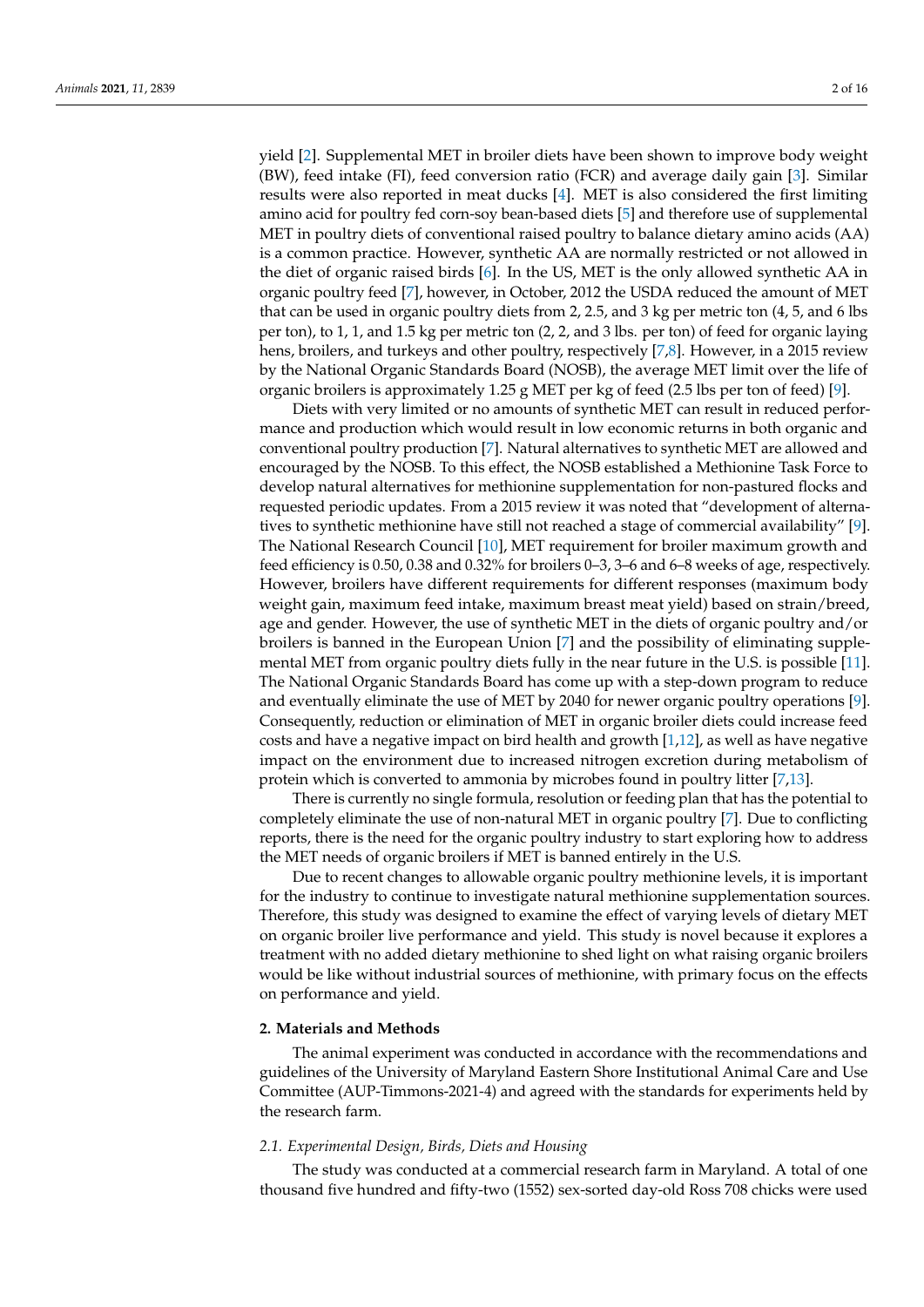in this study. The experimental design was a randomized complete block with a  $2 \times 4$ factorial arrangement of TRTs (2 sexes  $\times$  4 MET levels) with four replicates per TRT. Birds were placed in 32 pens approximately 1 ft<sup>2</sup> per bird with 16 pens containing 44 males per pen and 16 pens containing 53 females per pen. Pen density was 26.4 and 32.2 kg/sq. m for male and female chicks, respectively. Each pen was blocked based on room location and considered an experimental unit. Broilers were allocated at hatch to respective pens and fed one of the four MET diets in a three-phase feeding program (0–21, 22–35, and 36–46/48 day of age). The dietary treatments were 0 g (0%), 0.5 g (0.05%), 1.0 g (0.1%) and 2.0 g (0.2%) MET per kg of feed. Birds fed the 0 and  $0.5$  g MET/kg diets were raised to 48 d of age to approach a common target weight of 2.72 kg (6 lb) for all TRT. The dependent variables measured included BW, FCR, feed consumed or feed intake (FI), livability (Liv), average daily gain (ADG), yield, proximate analysis of the meat, plasma total antioxidant capacity, and relative feed efficiency. The basal corn-soybean meal diet was formulated to meet or

The study was conducted in a closed-sided poultry building with a concrete floor with 48 square feet per pen. Males and females were raised in different pens. The broilers were reared in suitable pens under the same managerial, hygienic and environmental conditions. Pens were equipped with two plastic hanging feeders and automatic water drinking stations per pen. Feed and water were offered *ad libitum* and birds were raised on reused litter to a depth of five cm. The house temperature was controlled by a thermostat and maintained at 31 °C for the first week and then decreased and maintained at 27 °C to the end of the trial. The lighting program was 24 h of light and three-foot candles for days zero to seven and from day eight to processing, there were eight consecutive hours of darkness and 16 h of consecutive light using 0.75-foot candles. Similar management conditions (floor space, temperature, relative humidity, light and ventilation) were provided to all replicates.

exceed the NRC (1994) requirement for maximum growth performance, except MET.

Broiler chicks were vaccinated against Marek's, Newcastle, infectious bronchitis and Bursal diseases. Chicks were group weighed by pen before placement. Birds were raised from day 0 to 46 or 48 depending on desired end weight. Birds were fed diets with DL-methionine (MET) (MetAMINO, 99%, Evonik Degussa GmbH, Hanau-Wolfgang, Germany). The three feed phases used in this study were the starter phase (0–21 days), the grower phase (22–35 days), and the finisher phase (36–46 or 36–48 days). Ingredients, calculated nutrients, and analyzed nutrients in the three-phase feed are presented in Table [1.](#page-2-0) Analyzed diets for the basal, treatment and control groups for the starter, grower and finisher diets are presented in Table [2.](#page-3-0) Data for body weight (BW), feed intake (FI), and mortality adjusted feed conversion ratio (FCR) were measured at the end of each feeding phase. Mortality was weighed and recorded daily. Ammonia readings and litter moisture were recorded weekly.

| Ingredient                  | Day 0-21 (Starter) | Day 21-35 (Grower) | Day35-46/48 (Finisher) |
|-----------------------------|--------------------|--------------------|------------------------|
| Corn                        | 47.78              | 53.96              | 60.66                  |
| Soybean Meal                | 46.75              | 39.80              | 33.35                  |
| Filler <sup>1</sup>         | 0.20               | 0.20               | 0.20                   |
| Vegetable Oil               | 2.55               | 3.40               | 3.75                   |
| Defluorinated<br>Phosphate  | 1.96               | 1.64               | 1.07                   |
| Limestone                   | 0.44               | 0.51               | 0.51                   |
| Salt                        | 0.15               | 0.21               | 0.29                   |
| Betaine 32%                 | 0.00               | 0.09               | 0.05                   |
| Trace minerals <sup>2</sup> | 0.05               | 0.06               | 0.06                   |
| DL-methionine               | 0.00               | 0.00               | 0.00                   |
| Vitamin Premix <sup>3</sup> | 0.05               | 0.05               | 0.03                   |
| Enzyme <sup>4</sup>         | 0.05               | 0.05               | 0.00                   |
| Calsporin <sup>5</sup>      | 0.02               | 0.03               | 0.03                   |

<span id="page-2-0"></span>**Table 1.** Composition of the basal diets in 3-phases.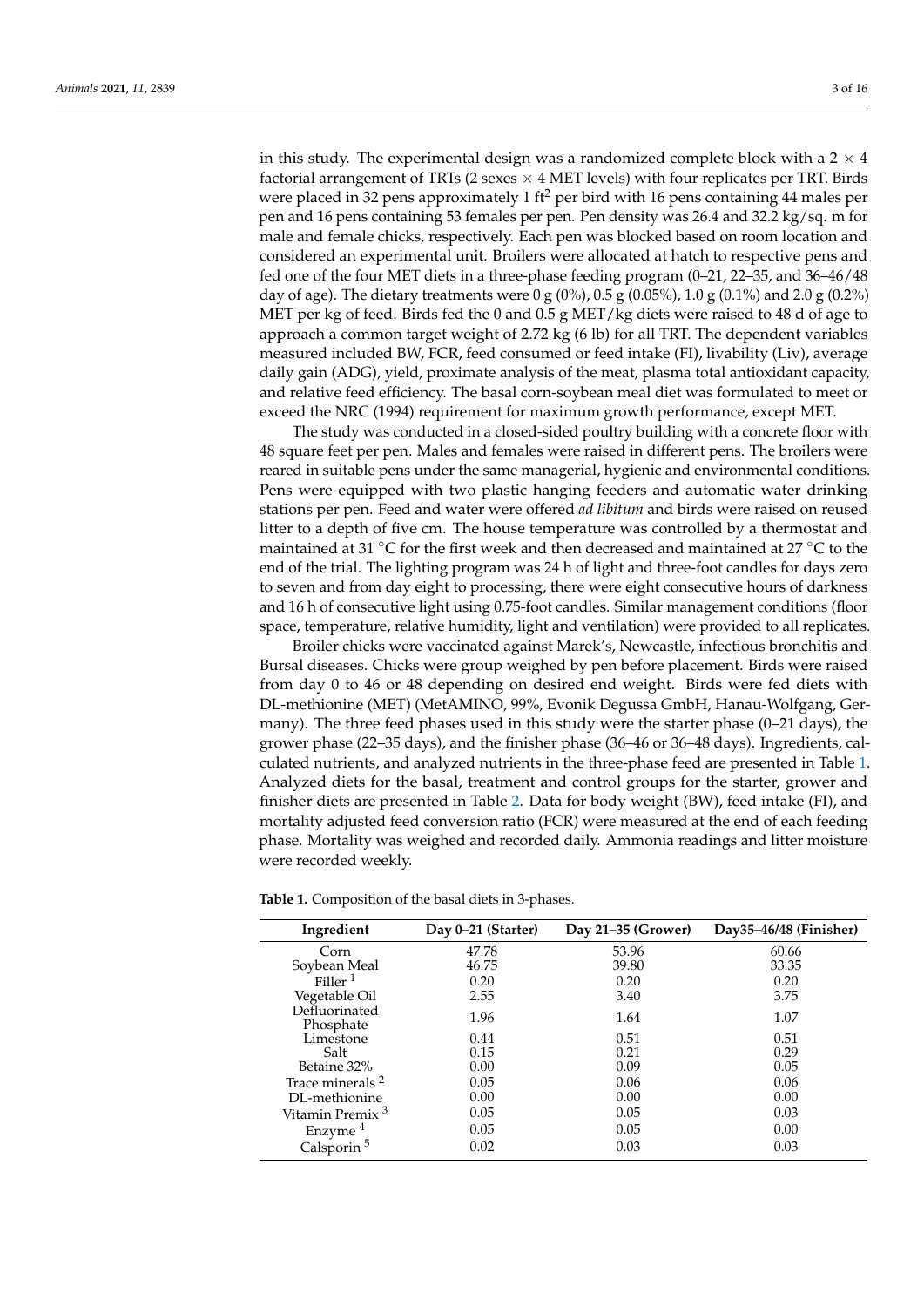| Ingredient                        | Day 0-21 (Starter) | Day 21-35 (Grower) | Day35-46/48 (Finisher) |
|-----------------------------------|--------------------|--------------------|------------------------|
| Avg. Cost (\$/kg)                 | 0.45               | 0.43               | 0.40                   |
| Calculated nutrients <sup>6</sup> |                    |                    |                        |
| (Analyzed nutrients)              |                    |                    |                        |
| Crude Protein (%)                 | 26.19 (25.83)      | 23.28 (22.99)      | 20.62 (20.50)          |
| Moisture $(\% )$                  | NA (12.52)         | NA (10.92)         | NA (12.79)             |
| Fat (Crude) $(\% )$               | 4.50(4.99)         | 5.44(5.86)         | 5.91 (6.38)            |
| Fiber (Crude) (%)                 | NA (2.87)          | NA(2.42)           | NA (1.96)              |
| Ash $(\%)$                        | 5.66 (5.98)        | 5.19(5.52)         | 4.46(4.64)             |
| TMEn <sup>7</sup> (Kcal/kg)       | 3022 (3002)        | 3132 (3133)        | 3220 (3140)            |
| Sulfur $\left(\% \right)$ 8       | NA(0.23)           | NA(0.22)           | NA (0.193)             |
| Met $(%)$ <sup>9</sup>            | NA(0.31)           | NA(0.32)           | NA (0.27)              |
| Cys $(\%)^{10}$                   | NA(0.38)           | NA(0.31)           | NA(0.31)               |
| Lys $(\%)^{11}$                   | NA (1.43)          | NA(1.42)           | NA (1.17)              |

**Table 1.** *Cont.*

<sup>1</sup> Filler: Sand; the filler levels were varied in different treatments (0 g MET/kg of feed had 0% added MET and 0.2% filler, 0.5 g MET/kg had 0.05% added MET and 0.15% filler, 1 g MET/kg of feed had 0.10% added MET in the feed and 0.10% filler, 2 g MET/kg of feed, had 0.20% MET in the feed and 0% filler). <sup>2</sup> Mineral premix per kilogram of diet: 0.264 mg Se as Na<sub>2</sub>SeO<sub>3</sub>; 12.80 mg Cu as CuSO<sub>4</sub>.5H<sub>2</sub>O; 0.24 mg I as KIO<sub>3</sub>; 106.67 mg Fe as FeSO<sub>4</sub>-H<sub>2</sub>O; 81.36 mg Mn as MnSO4-H2O. Determined by analysis of duplicate samples. <sup>3</sup> Vitamin premix per kilogram of diet: 11,025 I.U. vitamin A, 3528 I.U. vitamin D3, 33 I.U. vitamin E, 0.91 mg vitamin K, 2 mg thiamin, 8 mg riboflavin, 55 mg niacin, 18 mg Ca pantothenate, 5 mg vitamin B. <sup>4</sup> Enzyme refers to endo-1,3(4)-beta-glucanase and endo-1,4-beta-xylanase, used as a feed additive for chickens. <sup>5</sup> Calsporin refers to *Bacillus subtilis* C-3102, probiotic that is beneficial to gut health. <sup>6</sup> NA indicates that data for this variable (calculated nutrient) is not available. <sup>7</sup> TMEn = Total Metabolizable Energy. <sup>8</sup> The analyzed sulfur (%) for 0, 0.5, 1, and 2 g MET/kg feed for the started diets are 0.23, 0.24, 0.25 and 0.27, respectively; for the grower diets are 0.20, 0.22, 0.23 and 0.25, respectively; and for the finisher diets are 0.197, 0.196, 0.14 and 0.238, respectively. <sup>9</sup> The analyzed Met (%) for 0, 0.5, 1, and 2 g MET/kg feed for the started diets are 0.37, 0.40, 0.44 and 0.53, respectively; for the grower diets are 0.31, 0.38, 0.39 and 0.47, respectively; and for the finisher diets are 0.33, 0.33, 0.39 and 0.43, respectively. <sup>10</sup> The analyzed Cys (%) for 0, 0.5, 1, and 2 g MET/kg feed for the started diets are 0.32, 0.42, 0.40 and 0.39, respectively; for the grower diets are 0.36, 0.32, 0.32 and 0.28, respectively; and for the finisher diets are 0.26, 0.30, 0.28 and 0.31, respectively. <sup>11</sup> The analyzed Lys (%) for 0, 0.5, 1, and 2 g MET/kg feed for the started diets are 1.46, 1.45, 1.48 and 1.47, respectively; for the grower diets are 1.42, 1.41, 1.41 and 1.30, respectively; and for the finisher diets are 1.21, 1.26, 1.28 and 1.27 respectively.

**Table 2.** Analyzed starter (Str), grower (Gr), and finisher (Fin) diets and MET dietary treatments.

<span id="page-3-0"></span>

| <b>Feed Ingredients</b> | 0 g MET/kg |               |       |        | $0.5$ g MET/kg<br>$1.0$ g MET/kg |       |            |               | $2.0$ g MET/kg |        |       |       |
|-------------------------|------------|---------------|-------|--------|----------------------------------|-------|------------|---------------|----------------|--------|-------|-------|
|                         | Str        | $\mathbf{Gr}$ | Fin   | Str    | Gr                               | Fin   | <b>Str</b> | $\mathbf{Gr}$ | Fin            | Str    | Gr    | Fin   |
| Crude Protein (%)       | 26.49      | 22.2          | 20.57 | 26.09  | 22.89                            | 21.13 | 25.61      | 22.24         | 21.11          | 25.54  | 23.73 | 20.36 |
| Moisture $(\%)$         | 12.38      | 12.62         | 12.44 | 12.16  | 12.83                            | 12.42 | 12.31      | 12.75         | 12.52          | 12.45  | 12.68 | 12.58 |
| Fat (Crude) $(\% )$     | 4.9        | 5.88          | 6.26  | 4.77   | 5.75                             | 6.41  | 5.07       | 5.78          | 6.32           | 4.74   | 5.90  | 6.45  |
| Fiber (Crude) (%)       | 2.58       | 2.56          | 2.24  | 2.90   | 3.05                             | 1.88  | 2.85       | 2.22          | 2.31           | 2.995  | 2.33  | 2.22  |
| Ash $(\%)$              | 6.015      | 5.35          | 4.80  | 6.03   | 5.35                             | 4.86  | 6.02       | 5.46          | 4.03           | 5.97   | 5.18  | 4.54  |
| Calories Kcal/kg        | 3011       | 3075          | 3131  | 3000.5 | 3044                             | 3150  | 3012.5     | 3074          | 3156           | 2987.5 | 3088  | 3146  |
| Sulfur $(\%)$           | 0.23       | 0.20          | 0.197 | 0.24   | 0.22                             | 0.196 | 0.25       | 0.23          | 0.214          | 0.27   | 0.25  | 0.238 |
| Met $(\% )$             | 0.37       | 0.31          | 0.33  | 0.40   | 0.38                             | 0.33  | 0.44       | 0.39          | 0.39           | 0.53   | 0.47  | 0.43  |
| Cys (%)                 | 0.32       | 0.36          | 0.26  | 0.42   | 0.32                             | 0.30  | 0.40       | 0.32          | 0.28           | 0.39   | 0.28  | 0.31  |
| Lys $(\% )$             | 1.46       | 1.42          | 1.21  | 1.45   | 1.41                             | 1.26  | 1.48       | 1.41          | 1.28           | 1.47   | 1.30  | 1.27  |

#### *2.2. Feed and Feed Analysis*

Feed samples were analyzed in the lab using the AOAC 994.12/985.28 method for amino acid profile (including, methionine, cysteine, lysine, etc.) and the AOAC 923.01 method for sulfur. Energy (calories) was analyzed using a modified Atwater calculation, consisting of carbohydrates by difference and by the following tests: Ash AOAC 942.05, fat AOAC 920.39, fiber AOAC 978.10, moisture AOAC 930.15 and protein AOAC 990.03. The basal diet was provided by a commercial poultry feed mill.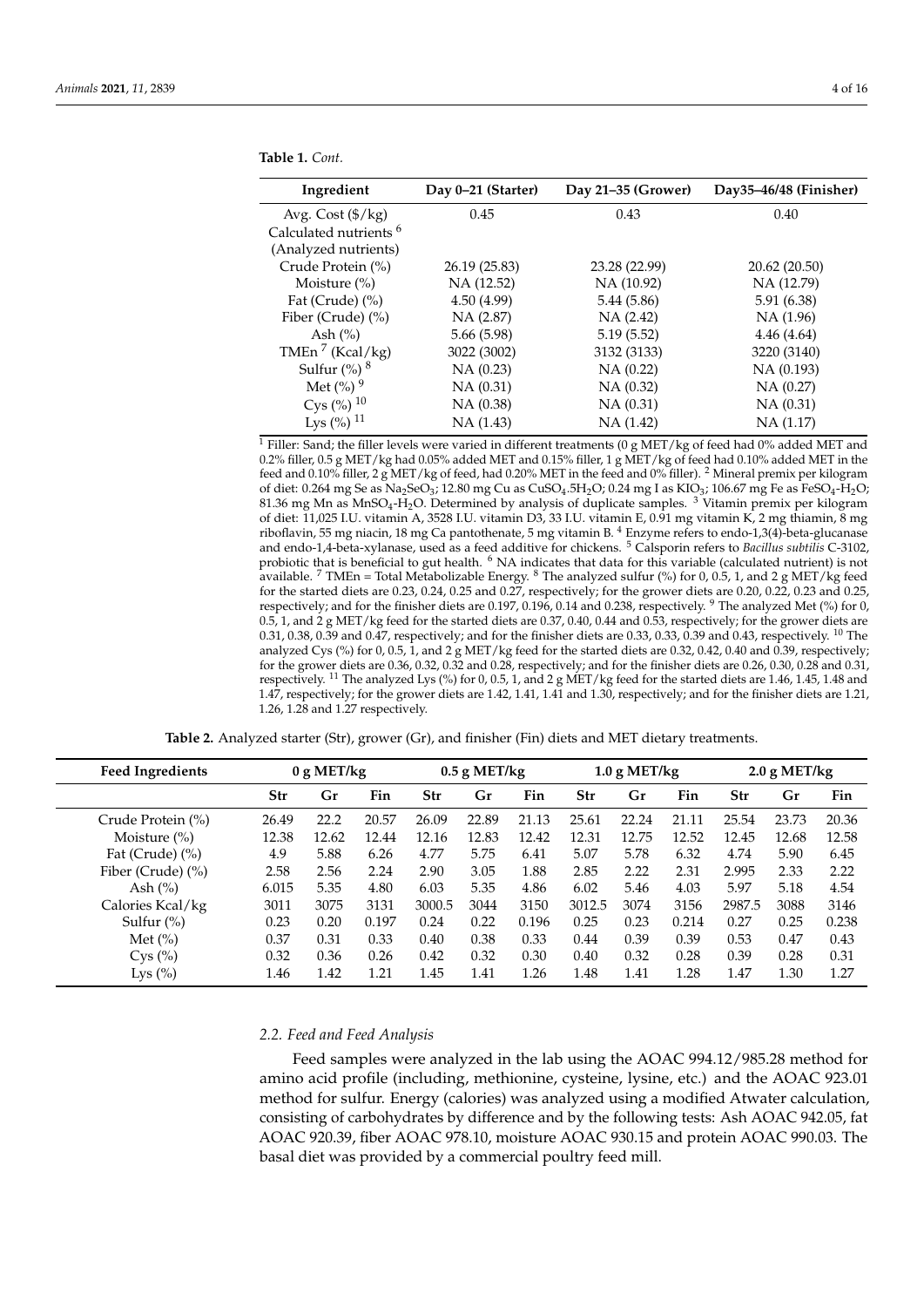#### *2.3. Litter Samples and Ammonia Readings*

Approximately 0.45 kg of litter was collected from each pen weekly and analyzed for moisture and pH levels as described in (AOAC, 1990). The ammonia readings of the litter were collected inside each floor pen using an RAE LP-1200 piston hand pump and calorimetric gas detection tubes (RAE Systems, Inc., Sunnyvale, CA, USA) following the manufacturer's protocol.

## *2.4. Blood Sample Collection*

Blood samples were collected on day 45 to evaluate the effects of methionine on antioxidant capacity in live birds using oxygen radical absorbance capacity (ORAC). Two milliliters of blood were collected from the wing and vein of two broilers, randomly selected from each pen (64 samples) by venipuncture into EDTA-coated tubes. After centrifugation of the blood samples at 1500× *g* for 10 min, plasma samples were collected and stored at −80 ◦C for further analysis.

## *2.5. Processing*

On days 46 and 48, 320 birds were randomly selected (10 birds per pen), weighed and wing-banded for processing. On day 46, the 160 birds in the TRT groups receiving 1 and 2 g of MET per kg of feed were processed while the 160 birds receiving 0 and 0.5 g of MET per kg of feed were processed on day 48.

Birds were euthanized and processed using commercial processing methods. Whole eviscerated carcasses without giblets (WOG) were drained and chilled for about 2 h in a static chiller and later stored in a walk-in refrigerator at 5 ◦C overnight.

## *2.6. Plasma Extraction*

Plasma (200  $\mu$ L) was mixed with 400  $\mu$ L of ethanol and 200  $\mu$ L of water for 3 min. Then,  $800 \mu L$  of hexane were added and mixed for 3 min. The mixture was allowed to stand for 2 min before being centrifuged for 5 min at  $14,000 \times g$ . The hexane layer (top layer) was removed and another 800  $\mu$ L of hexane was added and mixed again for 3 min. Once again, the mixture was allowed to stand for 2 min and then centrifuged again for 5 min at  $14,000\times g$ . Using nitrogen gas, the remaining hexane was evaporated. The mixture was mixed with 800  $\mu$ L of 0.5 M perchloric acid for 3 min before being centrifuge at 14,000  $\times$  *g* for 5 min. The super natant was collected and sored at −20 ◦C for the total antioxidant capacity (TAC).

#### *2.7. Proximate Analysis*

Proximate analysis (ash, moisture, lipid, and protein) of raw breast meat samples was also conducted. Protein, ash, and moisture contents were determined using the Association of Official Analytical Chemists methods (AOAC, 2005). Lipid analysis was conducted using Folch methods described by Ahn et al. (1995) [\[14\]](#page-13-13).

## *2.8. Carcass and Part Yield*

Yield measurements were harvested manually (deboned) at a commercial deboning plant. After the WOG weight was obtained, the carcasses were cut into drumsticks, thighs, boneless thighs, wings, breast skin, deboned breast fillet, and tender. A weight was obtained for each part. The WOG yield was calculated as a percentage of the fasted live weight. The parts yield was calculated as a percentage of the chilled WOG weight.

## *2.9. Statistical Analysis*

Data for all variables were analyzed by two way analysis of variance (ANOVA) with the model including the main effects of sex, methionine level and their interaction using the general linear model of Statistix version 9.0 (Analytical Software, Tallahassee, FL, USA). Tukeys all-pairwise comparison test was used to determine mean differences among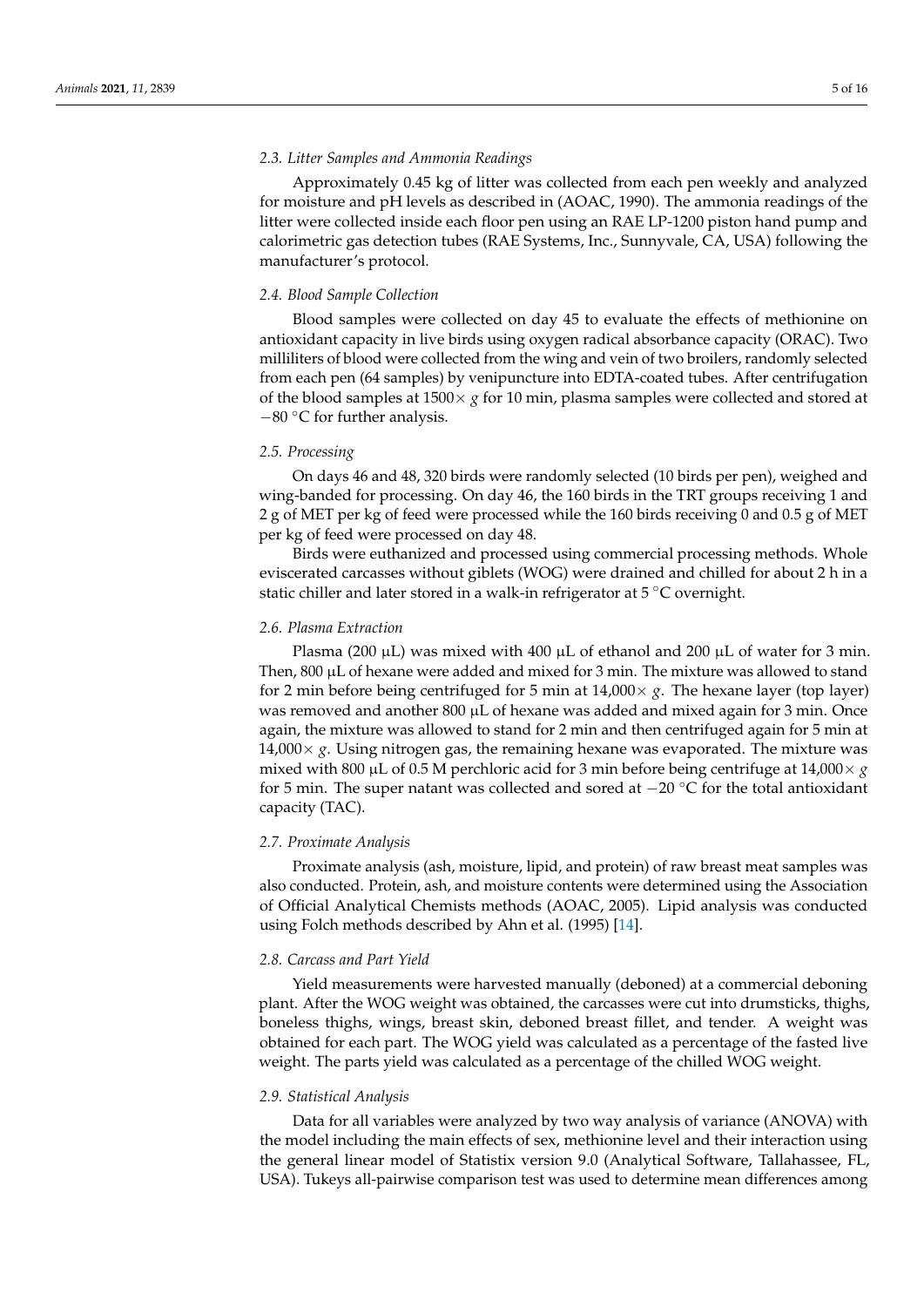treatments. Significant differences among treatments were determined at a probability of  $p < 0.05$ .

## <span id="page-5-0"></span>*2.10. Feed Efficiency Analysis*

An analysis of feed efficiency (FE) of yield parts was conducted to evaluate the efficiency of converting feed to yield meat parts. The feed efficiency was analyzed by first calculating a feed efficiency for each part by dividing the feed consumed by the mass of each "yield part" (Equation (1)).

$$
Head efficiency of each part = \frac{feed\ consumed\ (kg)}{\text{mass of "yield part" (kg)}}\tag{1}
$$

The mass of each "yield part" is calculated by multiplying the body weight of birds from day 46/48 MET Level main effect by the percent yields of each "yield part." (See Equation (2))

Mass of yield part (kg) = (body weight (kg) × percent yield of yield part)/100 (2)

The feed efficiency of each part is then compared relative to feed efficiency at the standard treatment of 1 g MET/kg feed (FER). The comparison of feed efficiencies is calculated first by calculating the average feed efficiency for each part at 1 g MET/kg. The average feed efficiency at 1 g MET/kg feed for each part is then divided by the feed efficiency of each part and multiplied by 100 to give a percent relative feed efficiency (Equation (3)).

Percent relative feed efficiency (%) = average feed efficiency of each yield part at 1 
$$
\frac{g \text{ MET}}{kg \text{ feed}}
$$
 (3)

where a "yield part" is, for example drumstick, thigh, boneless thigh, wing, breast skin, breast fillet, or tender. When the percent relative feed efficiency is at 100, the MET level leads to a feed efficiency that is comparable the standard of 1 g MET/kg feed. When the percent relative feed efficiency is below 100, the MET level leads to a feed efficiency that is below the standard of 1 g MET/kg feed. When the percent relative feed efficiency is above 100, the MET level leads to a feed efficiency that is above the standard of 1 g MET/kg feed.

### **3. Results and Discussions**

#### *3.1. Live Performance*

Broilers have differing requirements for growth, performance and yield depending on age, breed, and gender. Ross broiler nutrition specifications for conventional broilers raised to 2.50–3.00 kg target live weight states the total methionine requirement for maximum weight gain, feed and feed efficiency are 0.56, 0.51, 0.47, and 0.44% for starter grower, finisher one and finisher two, respectively. Additionally, the total methionine + cysteine requirements for Ross conventional broilers are 1.08, 0.99, 0.90, and 0.85%, respectively, for starter grower, finisher one and finisher two. In this study the focus was on organic broiler nutritional requirements, which are much lower than the requirements for Ross broilers for growth, performance and meat yield in terms of methionine. The live performance results are provided in Table [3.](#page-6-0) There were no significant  $(p > 0.05)$  interactions between  $sex \times MET$  level on live performance parameters for all phases. Supplementing MET to the diets promoted bird growth. Birds fed diets with 0 g supplemental Met/kg had lower (*p* < 0.05) BW when compared to birds fed diets with supplemental MET levels at day 21 and 35 and when compared with birds fed  $0.5$  g MET/kg at day 46/48. These results demonstrate that supplemental MET contributes to body weight gain. MET helps with metabolism and in synthesizing the proteins that contribute to muscle, organ and feather formation, all which contribute to BW.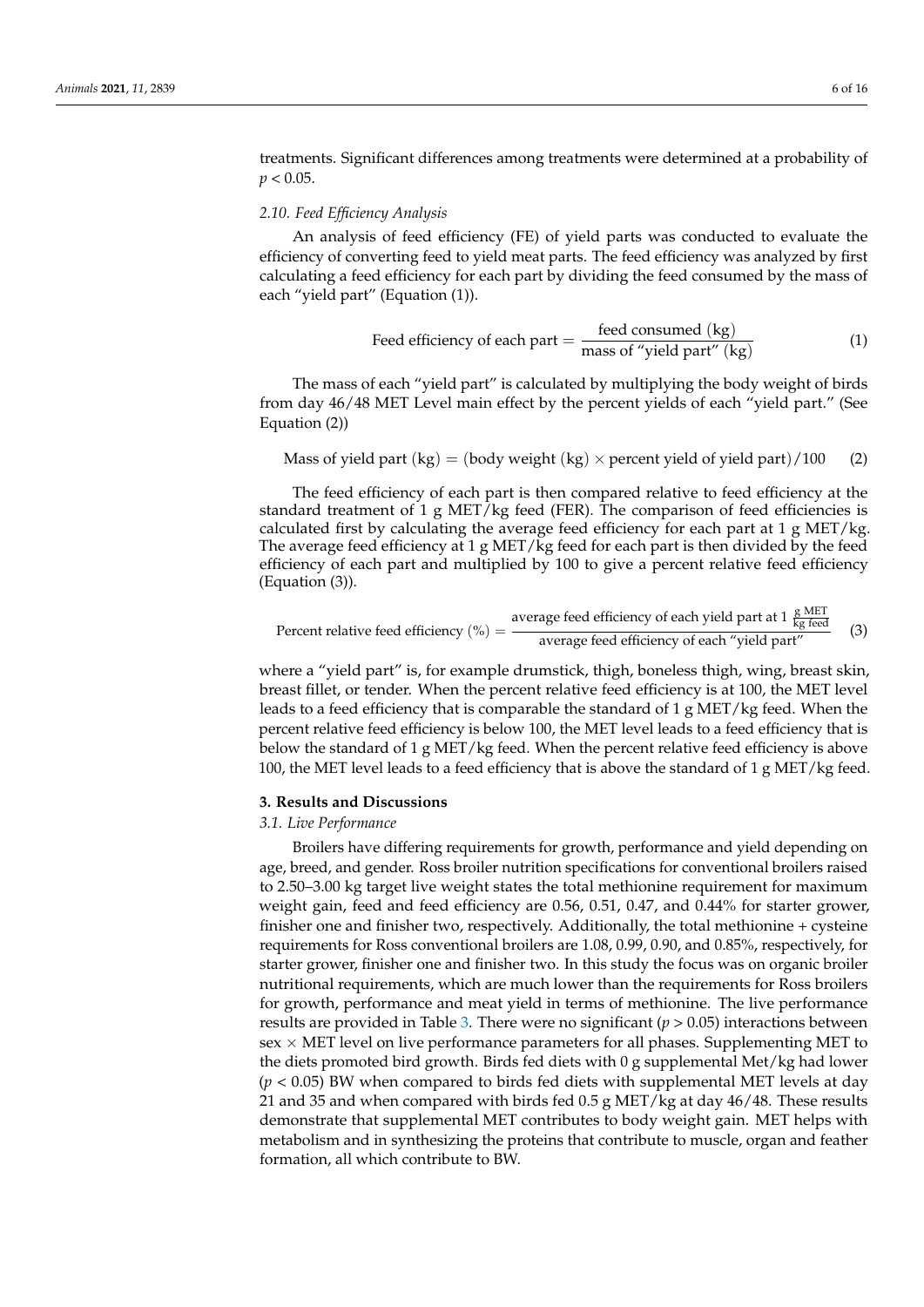| <b>Treatment</b>                          | Day 0-21                    |                     |                            |                |                            |                        | Day 0-35                     |                 |                       | Day 0-46/48                 |                            |                |                                     |
|-------------------------------------------|-----------------------------|---------------------|----------------------------|----------------|----------------------------|------------------------|------------------------------|-----------------|-----------------------|-----------------------------|----------------------------|----------------|-------------------------------------|
|                                           | Feed<br>Intake<br>(g)       | <b>FCR</b><br>(g:g) | Body<br>Weight<br>(g)      | Liv<br>(%)     | Feed<br>Intake<br>(g)      | <b>FCR</b><br>(g:g)    | <b>Body</b><br>Weight<br>(g) | Liv<br>(%)      | Feed<br>Intake<br>(g) | <b>FCR</b><br>(g:g)         | Body<br>Weight<br>(g)      | Liv<br>(%)     | Average<br>Daily<br>Gain<br>(g/Day) |
| Main Effect                               |                             |                     |                            |                |                            |                        |                              |                 |                       |                             |                            |                |                                     |
|                                           |                             |                     |                            |                |                            | Sex                    |                              |                 |                       |                             |                            |                |                                     |
| Male                                      | 896.9 <sup>a</sup>          | 1.40                | 638.2 <sup>a</sup>         | 96.6           | 2603 <sup>a</sup>          | 1.61                   | 1614 <sup>a</sup>            | 95.64           | 4750 <sup>a</sup>     | 1.78 <sup>b</sup>           | $2641$ <sup>a</sup>        | 94.60          | 56.22 <sup>a</sup>                  |
| Female<br><b>SEM</b>                      | 800.1 <sup>b</sup><br>18.13 | 1.39<br>0.029       | 575.2 <sup>b</sup><br>4.69 | 96.2<br>0.0069 | 2244 <sup>b</sup><br>23.35 | 1.64<br>0.014          | 1369 <sup>b</sup><br>8.76    | 96.06<br>0.0078 | 3971 b<br>39.88       | 1.85 <sup>a</sup><br>0.0099 | 2144 <sup>b</sup><br>24.59 | 95.87<br>0.82  | 45.66 <sup>b</sup><br>0.52          |
|                                           |                             |                     |                            |                |                            |                        |                              |                 |                       |                             |                            |                |                                     |
| Main Effect                               |                             |                     |                            |                |                            |                        |                              |                 |                       |                             |                            |                |                                     |
|                                           |                             |                     |                            |                |                            | <b>MET</b> Level       |                              |                 |                       |                             |                            |                |                                     |
| 0.0 <sub>g</sub>                          | 831.5                       | 1.45                | 574.8 $^{\rm b}$           | 96.4           | 2388                       | 1.68 <sup>a</sup>      | 1418 <sup>c</sup>            | 95.56           | $4424$ <sup>a,b</sup> | 1.91 <sup>a</sup>           | 2311 <sup>b</sup>          | 95.37          | 48.1 <sup>b</sup>                   |
| 0.5 g                                     | 812.7                       | 1.34                | $605.5$ <sup>a</sup>       | 97.8           | 2397                       | $1.61^{a,b}$           | 1492 <sup>b</sup>            | 97.50           | 4593 <sup>a</sup>     | 1.83 <sup>b</sup>           | 2483 <sup>a</sup>          | 96.03          | 51.7 <sup>a</sup>                   |
| 1.0 <sub>g</sub>                          | 863.1                       | 1.40                | 615.5 <sup>a</sup>         | 94.9           | 2438                       | $1.61^{a,b}$           | $1514$ <sup>a,b</sup>        | 94.33           | 4203 <sup>b</sup>     | 1.77c                       | $2369$ <sup>a,b</sup>      | 93.81          | 51.5 <sup>a</sup>                   |
| 2.0 g                                     | 886.6                       | 1.40                | 631.3 <sup>a</sup>         | 96.5           | 2470                       | 1.60 <sup>b</sup>      | 1542 <sup>a</sup>            | 96.01           | 4224 <sup>b</sup>     | $1.75$ <sup>c</sup>         | $2410^{a,b}$               | 95.74          | 52.4 <sup>a</sup>                   |
| <b>SEM</b>                                | 25.64                       | 0.042               | 6.63                       | 0.0098         | 33.03                      | 0.019                  | 12.39                        | 0.011           | 56.39                 | 0.014                       | 34.77                      | 1.16           | 0.73                                |
| Interaction                               |                             |                     |                            |                |                            |                        |                              |                 |                       |                             |                            |                |                                     |
|                                           |                             |                     |                            |                |                            | MET Level $\times$ Sex |                              |                 |                       |                             |                            |                |                                     |
| $0.0$ g/Male                              | 864.8                       | 1.44                | 601.0                      | 97.4           | 2525                       | 1.68                   | 1533                         | 96.22           | 4917                  | 1.89                        | 2584                       | 95.46          | 53.84                               |
| $0.5$ g/Male                              | 893.4                       | 1.40                | 637.8                      | 97.5           | 2602                       | 1.60                   | 1619                         | 96.88           | 4973                  | 1.80                        | 2716                       | 94.89          | 56.59                               |
| $1.0 \text{ g}/\text{Male}$               | 891.8                       | 1.38                | 644.6                      | 95.5           | 2590                       | 1.59                   | 1629                         | 94.32           | 4531                  | 1.73                        | 2600                       | 93.75          | 56.51                               |
| 2.0 g/Male                                | 937.6                       | 1.40<br>1.45        | 700.0<br>548.4             | 96.1<br>95.4   | 2650<br>2206               | 1.58                   | 1676<br>1303                 | 95.15<br>94.90  | 4582<br>3931          | 1.71<br>1.93                | 2665<br>2037               | 94.32<br>95.28 | 57.93<br>42.44                      |
| $0.0 g/$ Female<br>$0.5 \text{ g/Female}$ | 798.2<br>732.0              | 1.28                | 572.9                      | 98.1           | 2193                       | 1.69<br>1.61           | 1364                         | 98.11           | 4213                  | 1.86                        | 2250                       | 97.17          | 46.89                               |
| $1.0 \text{ g}/\text{Female}$             | 834.6                       | 1.42                | 586.5                      | 94.3           | 2287                       | 1.64                   | 1399                         | 94.34           | 3875                  | 1.80                        | 2138                       | 93.87          | 46.47                               |
| $2.0 g/$ Female                           | 835.5                       | 1.41                | 592.8                      | 96.9           | 2291                       | 1.63                   | 1408                         | 96.88           | 3866                  | 1.79                        | 2154                       | 97.17          | 46.83                               |
| <b>SEM</b>                                | 36.27                       | 0.059               | 9.38                       | 0.014          | 46.71                      | 0.028                  | 17.52                        | 0.016           | 79.75                 | 0.014                       | 49.18                      | 1.64           | 1.04                                |
| <b>ANOVA</b>                              |                             |                     |                            |                |                            | <i>p</i> -Value        |                              |                 |                       |                             |                            |                |                                     |
| Sex                                       | < 0.01                      | 0.77                | < 0.01                     | 0.68           | < 0.01                     | 0.17                   | < 0.01                       | 0.71            | < 0.01                | 0.01                        | < 0.01                     | 0.28           | < 0.01                              |
| <b>MET</b> Level                          | 0.21                        | 0.38                | < 0.01                     | 0.26           | 0.29                       | 0.02                   | < 0.01                       | 0.27            | < 0.01                | < 0.01                      | < 0.01                     | 0.54           | < 0.01                              |
| MET Level $\times$ Sex                    | 0.48                        | 0.52                | 0.61                       | 0.70           | 0.73                       | 0.82                   | 0.61                         | 0.77            | 0.21                  | 0.79                        | 0.80                       | 0.73           | 0.82                                |

<span id="page-6-0"></span>Table 3. The effects of DL-methionine levels on live production performance of broilers at day 21, day 35 and day 46/48<sup>1</sup>.

a,b,c Means within a column with different superscripts differ significantly by  $p < 0.05$ . MET source: DL-MET. 0.0 g = Broilers fed diet with 0 g per kg of feed added MET; 0.5 g = Broilers fed diet with 0.5 g per kg of feed added MET; 1 g = Broilers fed diet with 1 g per kg of feed added MET;  $2 g =$  Broilers fed diet with  $2 g$  per kg of feed added MET. Livability = Liv; Day 46 or 48; Birds fed diets with 0 and 0.5 g MET per kg of feed were raised to day 48. Birds fed diets with 1 g and 2 g MET per kg o+f feed were raised to day 46. <sup>1</sup> Data are means of four replicate pens with either 44 males per pen or 53 females per pen.

> In an experiment by Chattopadhyay et al. (2006), they found that broilers fed 10 g of DL-MET/kg diet supplementation for 0–21 and 0–42 days had significantly higher BW than the control group for the same periods. The group with  $10 g$  of herbal MET/kg diet supplementation had no significant increase in BW, while when herbal MET supplementation was increased to 15 g/kg diet there was significant improvement in BW for day  $0-21$ and day 0–42 compared with the control. These results demonstrate that lower levels of DL-MET than natural MET sources (herbal methionine) are required to improve the BW of broilers. The results of the current study suggests that by day 46/68, feeding higher levels of DL-MET resulted in improved body weight.

> Majdeddin, et al. (2019) reported that increasing the levels of MET with cysteine levels the same across all groups (low  $(0.4 g/kg$  below total sulfur amino acid (TSAA) requirements), medium (at TSAA requirement), and high  $(0.4 \text{ g/kg}$  above TSAA requirements)) improved growth [\[3\]](#page-13-2). Agostini et al. (2016) reported that diets supplemented with MET resulted in higher (*p* < 0.001) BWG, FI, and better FCR compared to a basal diet with 0 MET supplementation [\[15\]](#page-13-14). Thirty percent extra DL-MET (a synthetic methionine with 99% methionine availability) in grower and finisher broilers diets resulted in a positive effect on growth [\[16\]](#page-14-0).

> Rubin et al. (2007) supplemented a broiler basal diet with 0.31, 0.51%, and 0.66% MET at day 21 and found that birds fed the lowest MET level had significantly less BW than the birds fed the two higher levels of MET [\[17\]](#page-14-1). Once again, the birds fed the lowest MET level had significantly lower BW than the birds fed the two higher levels of MET.

> Mulyantini et al. (2010) indicated that an increase in digestible MET (from  $3 g/kg$ diet to 4.5, 6, 7.5, and 9 g/kg diet) significantly increased the BW of birds at 21 days of age [\[18\]](#page-14-2). Ahmed and Abbas, (2011) looked at the effects of dietary levels of MET on broiler performance and carcass characteristics for broiler diets with four levels of dietary MET in the starter diet and the finisher diet [\[19\]](#page-14-3). The addition of MET significantly maximized BW gain at day 21, 35, and for birds fed 0.5 g MET/kg at day 46/48. Additionally, MET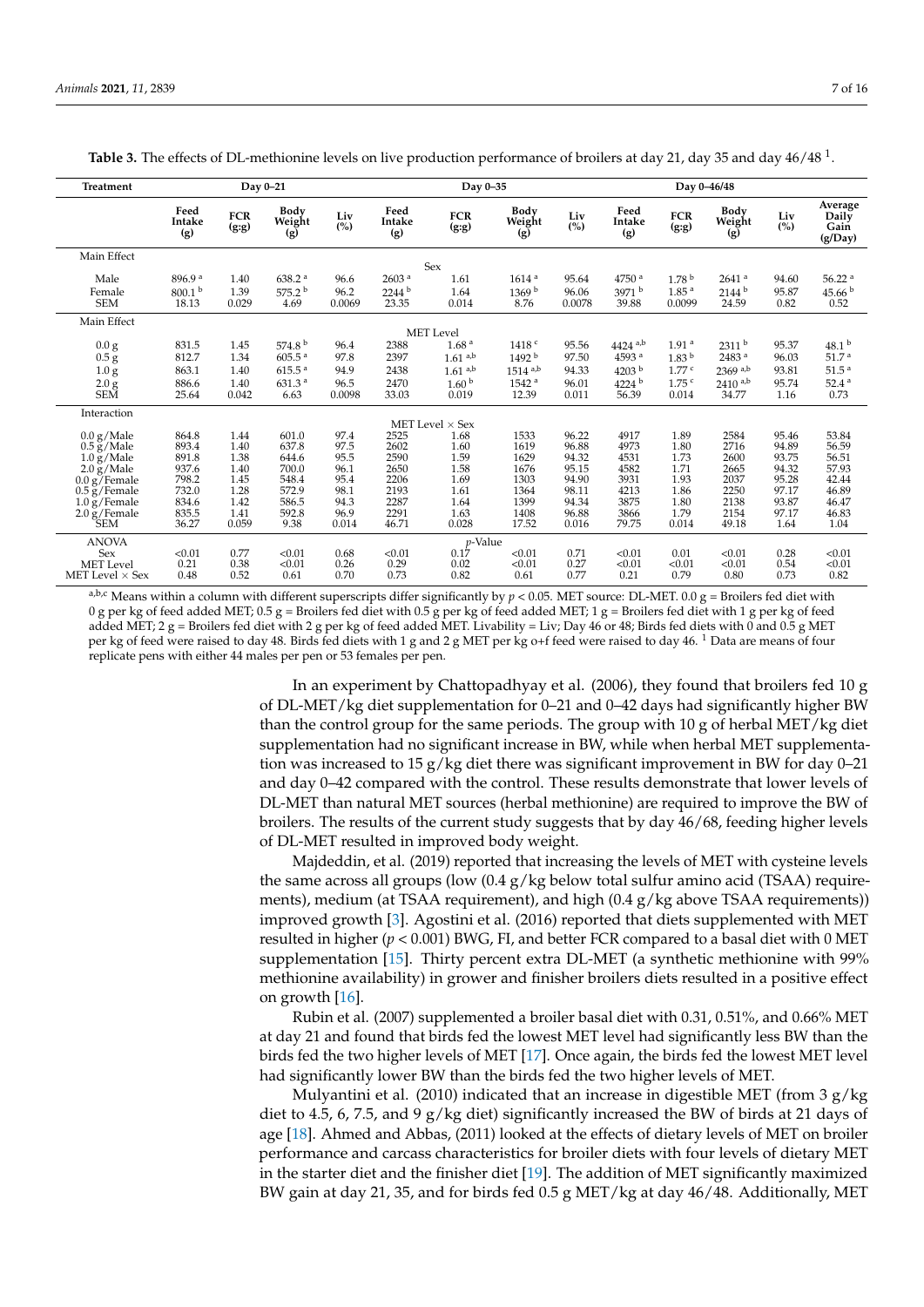supplementation increased the end of trial ADG. The results of experiments done by other researchers and the results of the current experiment suggest that MET is required to promote BW in broilers.

Apart from supplemental MET, reduced crude protein in broiler diets may result in negative growth performance [\[20\]](#page-14-4). The crude protein level in the starter basal diet was high, which resulted in high crude protein level in all the starter diets for all the treatments.

In this study, the sex of the broilers had an effect on BW. Male broilers had higher BW (*p* < 0.01) than female broiler throughout the trial (Table [3\)](#page-6-0). Male broilers being larger than female broilers is a well-known trend in the broiler industry. Male broilers tend to have superior growth rates and are more efficient at converting feed into muscle. The ratio of male to female BW in this study was 1.23:1 (2641 g vs. 2144 g, respectively) at day 46/48.

The result of the present study agrees with findings by Hernández et al. (2012) in a study where the weight gain (WG) of male broilers was higher (*p* < 0.05) than the WG of females from placement to day 42 [\[21\]](#page-14-5).

From day 0–21, MET levels did not have any significant effect on feed efficiency. Contrary to the results in the present experiment, Mulyantini et al. (2010) indicated that increasing digestible MET levels significantly improved the FCR of birds at 21 days of age [\[18\]](#page-14-2). A reduced feed efficiency is common with unbalanced diets or diets that are deficient in a specific nutrient [\[22\]](#page-14-6).

At day 35, there was a significant difference in feed efficiency between broilers fed 0 g MET/kg of feed and those fed 2 g MET/kg of feed ( $p < 0.05$ ), indicating that 2 g MET/kg of feed in the diet enabled the broilers to utilize their feed more efficiently than birds fed  $0 g MET/kg$  of feed. Furthermore, the results seem to suggest that the birds should be fed different levels of MET at different phases.

The birds fed the 0 g MET/kg diet had higher ( $p \le 0.05$ ) FCR than birds fed 2 g MET/kg diet at day 35, and at day  $46/48$ , birds fed the 0 g MET/kg diet had the highest FCR and birds fed the 1, and 2 g MET/kg diets led to lower (*p* < 0.01) FCR than the FCR of broilers fed 0.5 g MET/kg. Other studies have exhibited the same trend of improved FCR with increased MET supplementation beyond day 21. Several researchers including Halder and Roy, (2007), Rubin et al. (2007) and Ahmed and Abbas, (2011) have reported improved FCR with MET supplementation [\[17](#page-14-1)[,19](#page-14-3)[,23\]](#page-14-7). Golshahi et al. (2013) reported the same trend with FCR and MET levels in a trial where broilers were fed starter, grower and finisher diets with increasing MET levels and varied MET levels at each phase [\[24\]](#page-14-8).

In this trial, although the effects of MET supplementation on FCR were significant at day 35 and at day 46/48, the effects of sex on FCR were only significant at day 46/48 since male broilers had lower ( $p < 0.05$ ) FCR compared with the FCR of female broilers (Table [3\)](#page-6-0). A review of the literature indicates that male birds will have a lower FCR compared with the FCR of female broilers due to their higher genetic potential for BW [\[5,](#page-13-4)[25–](#page-14-9)[28\]](#page-14-10). FCR increased with increasing age of birds in both sexes [\[25\]](#page-14-9).

In this study, by day 46/48, birds fed 0.5 gMET/kg diet had higher (*p* < 0.01) FI than birds fed 1 and 2 g MET/kg diets. Ribeiro et al. (2005) reported no change in FI due to MET supplementation [\[29\]](#page-14-11). Some studies have reported that an increase in digestible MET significantly increased FI [\[17,](#page-14-1)[18\]](#page-14-2). Still other studies have reported that birds fed intermediate levels (between the control (no MET) and the highest levels) of MET supplementation had significantly higher FI than birds fed diets with no MET or the highest levels of MET [\[23\]](#page-14-7). Other studies have shown that high levels of MET supplementation have led to decreased broiler FI [\[18](#page-14-2)[,22\]](#page-14-6). Also, Carew et al. (1998) fed a diet with 3.84 times more MET than the NRC requirement for growth and feed efficiency from day 10 to 24 of age and observed 16% reduction in FI [\[30\]](#page-14-12).

There were significant differences in FI based on sex (Table [3\)](#page-6-0). Male broilers consumed more feed  $(p < 0.01)$  than female broilers throughout all the growth phases. The results from this trial are in agreement with studies by Taha et al. (2011). These researchers reported that male broilers of three strains consumed significantly more feed than the females [\[31\]](#page-14-13).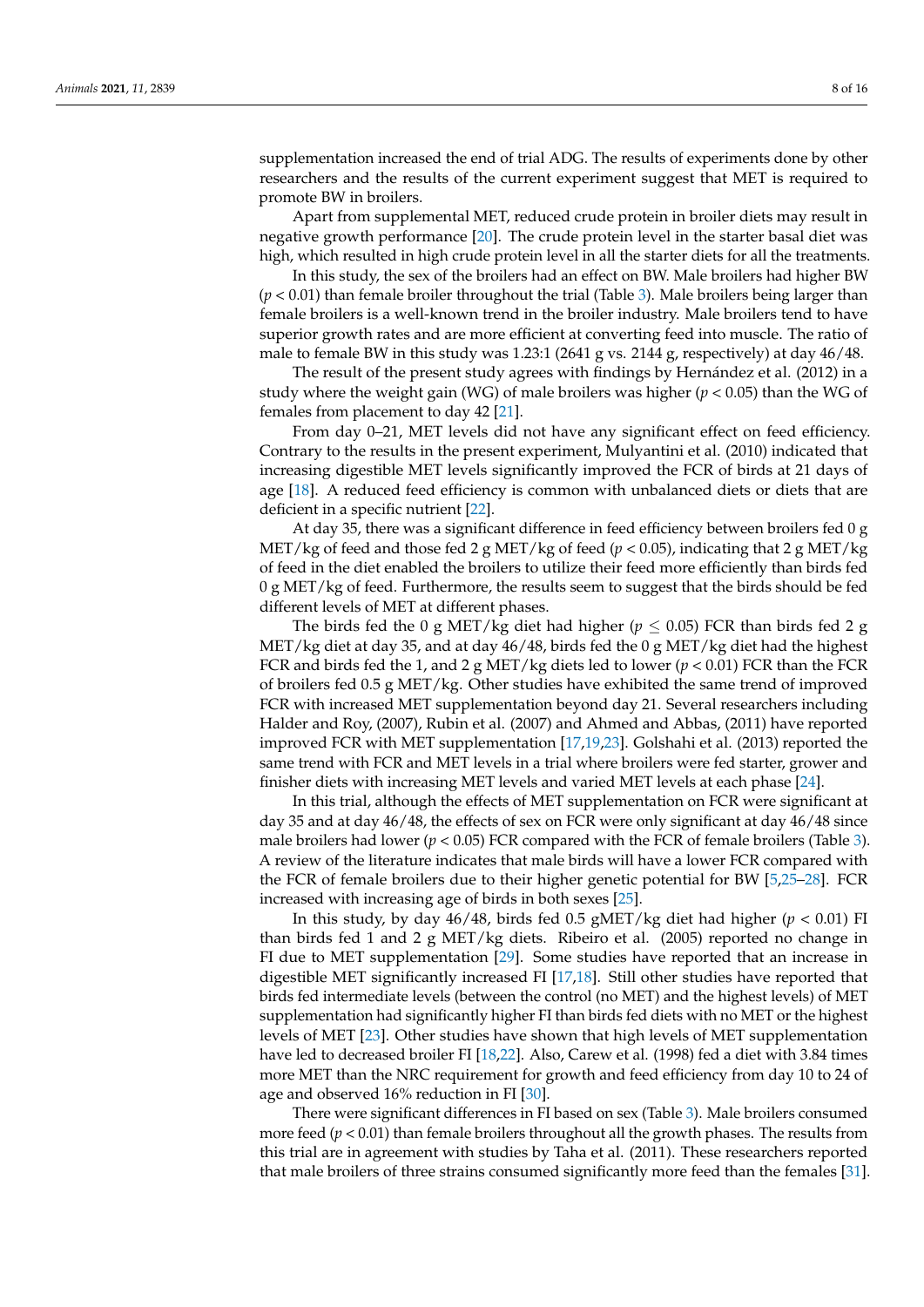Male broilers consumed more feed yet had a better FCR by the end of the trial than female broilers in this study.

*3.2. Litter Quality*

The litter moisture from the pens fed the 1 g MET/kg dietary TRT was  $p < 0.05$  less than the percent moisture of the litter from pens raised with birds fed the 0 g MET dietary TRT at day 21. The litter moistures from the  $0.5$  g and 2 g MET groups were not significantly different from 0 g MET (Table [4\)](#page-8-0).

**Table 4.** The effects of DL-methionine levels on litter quality of broilers at day 21 and day 35  $^1$ .

<span id="page-8-0"></span>

| <b>Treatment</b>       |                           | Day 0-21  |                           |                        | Day 0-35         |                           | Day 0-46/48 |                  |  |
|------------------------|---------------------------|-----------|---------------------------|------------------------|------------------|---------------------------|-------------|------------------|--|
|                        | Litter<br>Moisture<br>(%) | Litter pH | Litter<br>Moisture<br>(%) | Litter pH              | Ammonia<br>(ppm) | Litter<br>Moisture<br>(%) | Litter pH   | Ammonia<br>(ppm) |  |
| Main Effect            |                           |           |                           |                        |                  |                           |             |                  |  |
|                        |                           |           |                           | Sex                    |                  |                           |             |                  |  |
| Male                   | 26.61                     | 7.8       | 25.66 <sup>a</sup>        | 8.7                    | 10.3             | 26.94                     | 8.6         | 11.94            |  |
| Female                 | 23.50                     | 7.6       | 23.04 <sup>b</sup>        | 8.6                    | 10.3             | 26.29                     | 8.5         | 11.19            |  |
| <b>SEM</b>             | 1.26                      | 0.139     | 0.80                      | 0.036                  | 1.189            | 0.76                      | 0.027       | 1.08             |  |
| Main Effect            |                           |           |                           |                        |                  |                           |             |                  |  |
|                        |                           |           |                           | <b>MET</b> Level       |                  |                           |             |                  |  |
| 0.0 g                  | 27.85 <sup>a</sup>        | 7.7       | $26.16$ <sup>a,b</sup>    | 8.6                    | 11.88            | 26.47                     | 8.6         | 12.12            |  |
| 0.5 g                  | $24.58$ <sup>a,b</sup>    | 7.8       | 22.43 <sup>b</sup>        | 8.6                    | 9.63             | 26.19                     | 8.5         | 11.38            |  |
| 1.0 <sub>g</sub>       | 20.58 <sup>b</sup>        | 7.6       | 21.78 <sup>b</sup>        | 8.6                    | 10.75            | 27.01                     | 8.6         | 11.00            |  |
| 2.0 g                  | $27.22$ <sup>a,b</sup>    | 7.5       | 27.02 <sup>a</sup>        | 8.6                    | 8.75             | 26.78                     | 8.5         | 11.75            |  |
| <b>SEM</b>             | 1.78                      | 0.18      | 1.14                      | 0.052                  | 1.67             | 1.08                      | 0.038       | 1.52             |  |
| Interaction            |                           |           |                           |                        |                  |                           |             |                  |  |
|                        |                           |           |                           | Met Level $\times$ Sex |                  |                           |             |                  |  |
| $0.0$ g/Male           | 31.13                     | 8.0       | 26.95                     | 8.7                    | 12.8             | 27.88                     | 8.6         | 10.0             |  |
| $0.5$ g/Male           | 26.22                     | 8.0       | 23.16                     | 8.6                    | 9.8              | 25.29                     | 8.6         | 12.0             |  |
| $1.0~{\rm g/Male}$     | 19.87                     | 7.7       | 22.42                     | 8.7                    | 9.0              | 26.61                     | 8.5         | 12.0             |  |
| 2.0 g/Male             | 29.24                     | 7.5       | 30.08                     | 8.6                    | 9.5              | 27.99                     | 8.5         | 14.0             |  |
| $0.0$ g/Female         | 24.56                     | 7.5       | 25.37                     | 8.6                    | 11.0             | 25.07                     | 8.5         | 14.2             |  |
| $0.5$ g/Female         | 22.94                     | 7.7       | 21.70                     | 8.6                    | 9.5              | 27.10                     | 8.4         | 10.8             |  |
| $1.0$ g/Female         | 21.29                     | 7.5       | 21.14                     | 8.6                    | 12.5             | 27.42                     | 8.6         | 11.0             |  |
| $2.0$ g/Female         | 25.20                     | 7.5       | 23.96                     | 8.5                    | 8.0              | 25.58                     | 8.5         | 8.75             |  |
| <b>SEM</b>             | 2.52                      | 0.26      | 1.61                      | 0.074                  | 2.36             | 1.53                      | 0.054       | 2.15             |  |
| <b>ANOVA</b>           |                           |           |                           | p-Value                |                  |                           |             |                  |  |
| <b>Sex</b>             | 0.095                     | 0.22      | 0.03                      | 0.24                   | 1.00             | 0.55                      | 0.09        | 0.63             |  |
| <b>MET</b> Level       | 0.035                     | 0.54      | < 0.01                    | 0.59                   | 0.58             | 0.95                      | 0.41        | 0.96             |  |
| MET Level $\times$ Sex | 0.47                      | 0.78      | 0.39                      | 0.85                   | 0.67             | 0.36                      | 0.07        | 0.16             |  |

<sup>a, b</sup> Means within a column with different superscripts differ significantly by  $p < 0.05$ . MET source: DL-MET. 0.0 g = Broilers fed diet with 0 g per kg of feed added MET; 0.5 g = Broilers fed diet with 0.5 g per kg of feed added MET; 1 g = Broilers fed diet with 1 g per kg of feed added MET; 2 g = Broilers fed diet with 2 g per kg of feed added MET. Day 46 or 48; Birds fed diets with 0 and 0.5 g MET per kg of feed were raised to day 48. Birds fed diets with 1 g and 2 g MET per kg of feed were raised to day 46. <sup>1</sup> Data are means of four replicate pens with either 44 males per pen or 53 females per pen.

> At day 35, broilers fed 2 g/kg of feed had significantly higher (*p* < 0.01) litter percent moisture than birds fed either 0.5 or 1 g of MET/kg of feed (Table [4\)](#page-8-0). These results suggest that as the experiment progressed, the birds fed 2 g MET/kg of feed indeed had an excess of MET in the feed and the effects of excess MET in the feed became more evident by this phase. The analyzed starter and grower diet for the  $2 g$  MET/kg TRT showed that the percent MET levels exceeded the NRC recommended levels of MET.

> Khajali et al. (2006) observed no significant difference in the litter moisture at day 42 [\[32\]](#page-14-14), which is in agreement with the observation in this study where we saw no significant differences in litter moisture at day 46/48 (Table [4\)](#page-8-0). The impact of added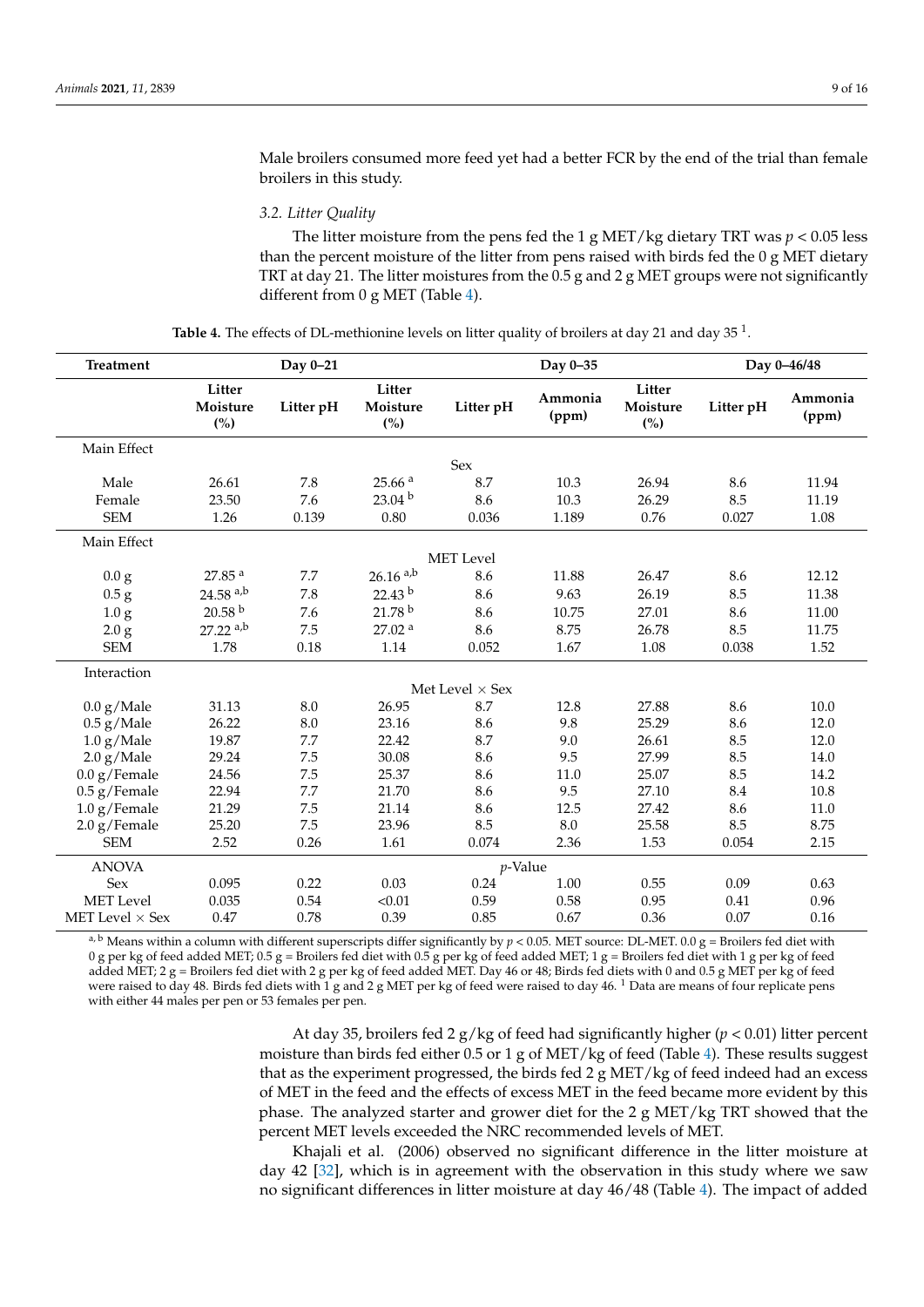methionine on litter moisture is that it could reduce overall crude protein through soybean meal which would reduce litter moisture.

#### *3.3. Total Antioxidant Capacity and Proximate Analysis*

There were no significant effects of MET levels or sex and there were no significant interactions on the contents of ash, moisture, lipid and protein in breast meat (Table [5\)](#page-9-0). There were also no significant effects of MET or sex and no significant interaction on plasma TAC (Table [5\)](#page-9-0).

<span id="page-9-0"></span>

| <b>Treatment</b>       | Ash $(g)$ | Moisture (%)           | Lipid (g)  | Protein (%) | Plasma TAC<br>(mmol TE/L<br>Plasma) |
|------------------------|-----------|------------------------|------------|-------------|-------------------------------------|
| Main Effect            |           |                        |            |             |                                     |
|                        |           | Sex                    |            |             |                                     |
| Male                   | 0.91      | 84.22                  | 0.71       | 25.53       | 786.14                              |
| Female                 | 0.90      | 85.36                  | 0.65       | 25.59       | 754.74                              |
| <b>SEM</b>             | 0.043     | 0.89                   | 0.033      | 0.19        | 44.57                               |
| Main Effect            |           |                        |            |             |                                     |
|                        |           | <b>MET</b> Level       |            |             |                                     |
| 0.0 <sub>g</sub>       | 0.86      | 85.13                  | 0.68       | 25.20       | 760.43                              |
| $0.5\,\mathrm g$       | 0.98      | 84.50                  | 0.72       | 25.41       | 668.72                              |
| 1.0 g                  | 0.95      | 84.68                  | 0.58       | 25.73       | 785.00                              |
| 2.0 g                  | 0.84      | 84.86                  | 0.74       | 25.92       | 867.61                              |
| <b>SEM</b>             | 0.061     | 1.25                   | 0.046      | 0.28        | 63.03                               |
| Interaction            |           |                        |            |             |                                     |
|                        |           | MET Level $\times$ Sex |            |             |                                     |
| 0.0 g/Male             | 0.82      | 85.15                  | 0.73       | 25.52       | 838.46                              |
| $0.5$ g/Male           | 0.98      | 84.13                  | 0.73       | 25.12       | 644.89                              |
| $1.0$ g/Male           | 1.00      | 84.95                  | 0.57       | 26.12       | 791.80                              |
| 2.0 g/Male             | 0.86      | 82.67                  | 0.74       | 25.34       | 869.39                              |
| $0.0$ g/Female         | 0.89      | 85.11                  | 0.63       | 24.88       | 682.39                              |
| $0.5$ g/Female         | 0.98      | 84.85                  | 0.72       | 25.70       | 692.56                              |
| $1.0$ g/Female         | 0.91      | 84.42                  | 0.59       | 25.30       | 778.19                              |
| 2.0 g/Female           | 0.82      | 87.05                  | 0.64       | 26.48       | 865.82                              |
| <b>SEM</b>             | 0.087     | 1.78                   | 0.065      | 0.39        | 89.18                               |
| <b>ANOVA</b>           |           |                        | $p$ -Value |             |                                     |
| <b>Sex</b>             | 0.79      | 0.38                   | 0.15       | 0.84        | 0.62                                |
| <b>MET</b> Level       | 0.31      | 0.99                   | 0.09       | 0.29        | 0.20                                |
| MET Level $\times$ Sex | 0.81      | 0.52                   | 0.35       | 0.052       | 0.70                                |

Table 5. The effects of feeding added DL-methionine level on Proximate Analysis of meat and TAC of broilers <sup>1</sup>.

Notes: Means within a column with different superscripts differ significantly by *p* < 0.05. MET source: DL-MET. 0.0 g = Broilers fed diet with 0 g added MET per kg of feed;  $0.5$  g = Broilers fed diet with 0.5 g added MET per kg of feed; 1 g = Broilers fed diet with 1 g added MET per kg of feed;  $2$  g = Broilers fed diet with 2 g added MET per kg of feed. <sup>1</sup> Data are means of four replicates of two birds per pen.

## *3.4. Yield*

MET has been reported to improve performance as well as increase meat yield [\[2,](#page-13-1)[12,](#page-13-11)[33,](#page-14-15)[34\]](#page-14-16). The different dietary MET levels fed to broiler chickens had an effect on the percent WOG yield. There was a significant difference ( $p < 0.01$ ) between broilers fed 2 g of MET and 0 g of MET/kg of feed. In this study, the highest level of supplemental MET increased the WOG yield. It was anticipated that there would be an increase in WOG yield with increasing MET supplementation and that the WOG of male broilers would be higher for all treatments. It may be difficult to predict or note differences in WOG. The breast fillet is of more significance because it is directly tied to muscle accretion. The WOG includes other parts of the broilers (besides the breast fillet) for which there may be various factors at play with regards to growth, development and metabolism of those parts.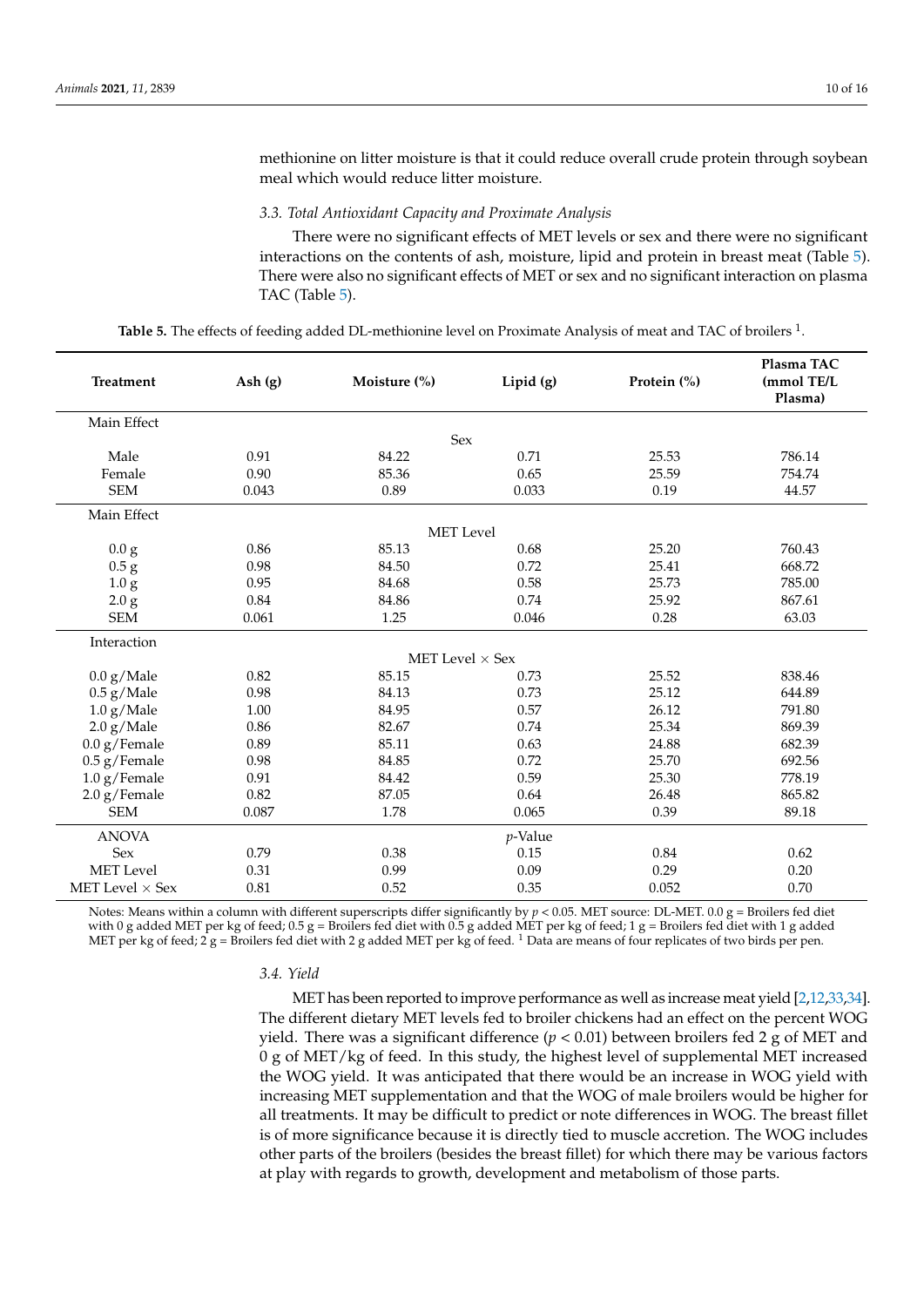In contrast, Corzo et al. (2005) studied the effects of AA density on carcass trait yields at day 56 and found no significant effect of diet on WOG percentage [\[35\]](#page-14-17). Although in this study there were differences in WOG yield due to MET level, there was no difference between the WOG of males and females. These results are similar to those reported by Corzo et al. (2005) and Qudsieh, (2014) [\[35](#page-14-17)[,36\]](#page-14-18).

The percentage of breast fillet from birds fed the  $0 g MET/kg TRT$  was significantly lower compared to the percentage of breast fillet from birds fed the 0.5, 1 and 2 g MET/kg (Table [6\)](#page-10-0). There were no differences between the 0.5 and 1 g MET/kg TRT but the 2 g MET/kg TRT was higher ( $p < 0.05$ ). The results of the current research reveal that the percent breast fillet was affected by feeding different levels of DL-MET. There was a direct relationship between the breast fillet percentage and MET since as MET level increased, breast fillet percentage also increased. In short, MET supplementation improved breast meat yield.

<span id="page-10-0"></span>**Table 6.** The effects of sex and DL-methionine levels on yield carcass (WOG, wings, breast skin, breast fillet, and tender) of broilers<sup>1</sup>.

| <b>Treatment</b>       | <b>WOG</b><br>Yield<br>(%) | Wings<br>(%)      | <b>Breast</b><br>Skin<br>(%) | <b>Breast</b><br>Fillet<br>(%) | <b>Tender</b><br>(%) | <b>Avg Live</b><br>Wt.<br>(g) | <b>Drumsticks</b><br>(%) | <b>Thighs</b><br>(%) | <b>Boneless</b><br><b>Thighs</b><br>(%) |
|------------------------|----------------------------|-------------------|------------------------------|--------------------------------|----------------------|-------------------------------|--------------------------|----------------------|-----------------------------------------|
| Main Effect            |                            |                   |                              |                                |                      |                               |                          |                      |                                         |
|                        |                            |                   |                              | Sex                            |                      |                               |                          |                      |                                         |
| Male                   | 71.56                      | 7.84 <sup>b</sup> | $2.33^{b}$                   | 17.33 <sup>b</sup>             | $3.83^{b}$           | 2828 <sup>a</sup>             | 10.38 <sup>a</sup>       | 14.03                | 10.95 <sup>a</sup>                      |
| Female                 | 72.51                      | 8.15 <sup>a</sup> | 2.59 <sup>a</sup>            | 18.23 <sup>a</sup>             | 4.31 <sup>a</sup>    | $2273^{\mathrm{b}}$           | 9.69 $^{\rm b}$          | 13.86                | 10.48 <sup>b</sup>                      |
| <b>SEM</b>             | 0.39                       | 0.089             | 0.036                        | 0.18                           | 0.44                 | 20.34                         | 0.16                     | 0.09                 | 0.079                                   |
| Main Effect            |                            |                   |                              |                                |                      |                               |                          |                      |                                         |
|                        |                            |                   |                              | <b>MET</b> Level               |                      |                               |                          |                      |                                         |
| 0.0 g                  | 70.66 <sup>b</sup>         | 7.85              | 2.48                         | 15.95 <sup>c</sup>             | 3.81 <sup>b</sup>    | $2455^{\,b}$                  | 10.11                    | 14.28                | 10.88                                   |
| 0.5 g                  | $71.41$ <sup>a,b</sup>     | 7.99              | 2.41                         | 17.76 <sup>b</sup>             | 4.15 <sup>a</sup>    | $2679$ <sup>a</sup>           | 10.31                    | 13.83                | 10.66                                   |
| 1.0 <sub>g</sub>       | $72.81$ <sup>a,b</sup>     | 8.01              | 2.50                         | 18.19 <sup>b</sup>             | 4.15 <sup>a</sup>    | 2528 b                        | 9.94                     | 14.00                | 10.70                                   |
| 2.0 g                  | 73.24 <sup>a</sup>         | 8.15              | 2.44                         | 19.21 <sup>a</sup>             | 4.16 <sup>a</sup>    | 2540 <sup>b</sup>             | 9.76                     | 13.68                | 10.61                                   |
| <b>SEM</b>             | 0.56                       | 0.13              | 0.050                        | 0.25                           | 0.06                 | 28.77                         | 0.22                     | 0.15                 | 0.11                                    |
| Interaction            |                            |                   |                              |                                |                      |                               |                          |                      |                                         |
|                        |                            |                   |                              | Met Level $\times$ Sex         |                      |                               |                          |                      |                                         |
| 0.0 g/Male             | 69.90                      | 7.75              | 2.33                         | 15.15                          | 3.57                 | 2727                          | 10.40                    | 14.38                | 11.18                                   |
| $0.5$ g/Male           | 70.62                      | 7.65              | 2.33                         | 17.20                          | 3.88                 | 2994                          | 10.85                    | 13.70                | 10.76                                   |
| 1.0 g/Male             | 71.75                      | 7.95              | 2.30                         | 17.60                          | 3.90                 | 2811                          | 10.18                    | 14.28                | 10.98                                   |
| 2.0 g/Male             | 73.98                      | 8.03              | 2.35                         | 19.38                          | 3.98                 | 2782                          | 10.08                    | 13.78                | 10.93                                   |
| $0.0 g/$ Female        | 71.43                      | 7.95              | 2.63                         | 16.75                          | 4.05                 | 2183                          | 9.83                     | 14.18                | 10.58                                   |
| $0.5$ g/Female         | 72.20                      | 8.33              | 2.50                         | 18.33                          | 4.43                 | 2364                          | 9.78                     | 13.95                | 10.60                                   |
| $1.0$ g/Female         | 73.86                      | 8.08              | 2.70                         | 18.78                          | 4.40                 | 2246                          | 9.70                     | 13.76                | 10.43                                   |
| 2.0 g/Female           | 72.50                      | 8.28              | 2.53                         | 19.05                          | 4.35                 | 2299                          | 9.45                     | 13.58                | 10.30                                   |
| <b>SEM</b>             | 0.79                       | 0.18              | 0.071                        | 0.35                           | 0.089                | 40.69                         | 0.32                     | 0.22                 | $0.16\,$                                |
| <b>ANOVA</b>           |                            |                   |                              |                                | p-Value              |                               |                          |                      |                                         |
| Sex                    | 0.11                       | 0.02              | < 0.01                       | < 0.01                         | < 0.01               | < 0.01                        | < 0.01                   | 0.27                 | < 0.01                                  |
| <b>MET</b> Level       | 0.01                       | 0.43              | 0.62                         | < 0.01                         | < 0.01               | < 0.01                        | 0.36                     | 0.06                 | 0.40                                    |
| MET Level $\times$ Sex | 0.13                       | 0.43              | 0.34                         | 0.06                           | 0.79                 | 0.373                         | 0.79                     | 0.36                 | 0.37                                    |

 $a,b,c$  Means within a column with different superscripts differ significantly by  $p < 0.05$ . WOG = Whole eviscerated carcass without giblets (without feathers, neck, head, viscerals, tail, and feet). WOG is a percentage of average live weight. The other parts are a percentage of WOG. MET source: DL-MET. 0.0 g = Broilers fed diet with 0 g per kg of feed added MET; 0.5 g = Broilers fed diet with 0.5 g per kg of feed added MET; 1 g = Broilers fed diet with 1 g per kg of feed added MET; 2 g = Broilers fed diet with 2 g per kg of feed added MET. <sup>1</sup> Data are means of four replicate pens with 10 males and 10 females per pen.

> Supplemental MET increases breast muscle [\[37\]](#page-14-19). Increasing dietary MET level in broilers above the NRC (1994) recommended levels resulted in significant improvement of broiler breast muscle development [\[38\]](#page-14-20). Ojano-Dirain and Waldroup (2002) observed a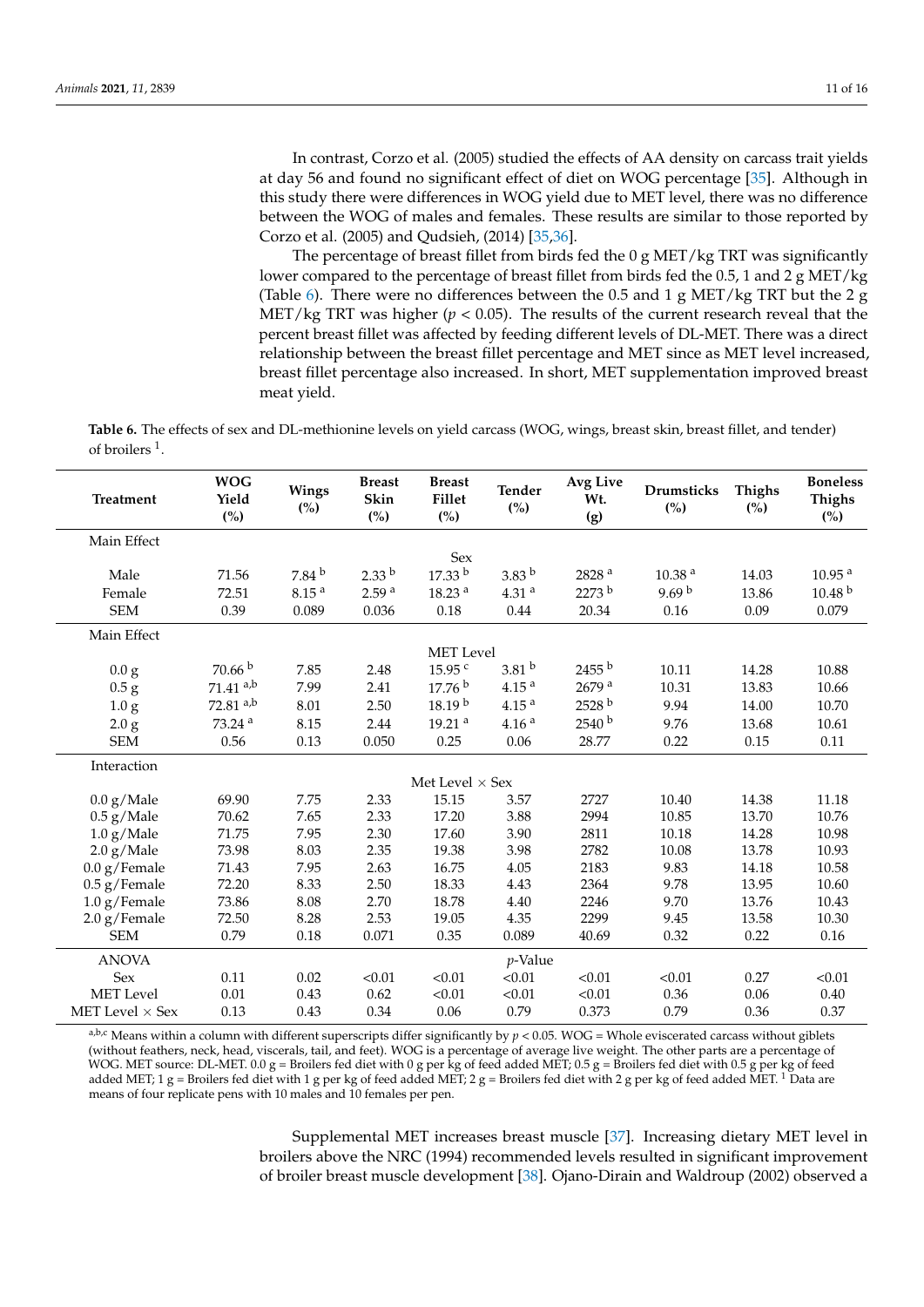significant improvement in dressing percentage and breast meat yield between broilers fed NRC MET level, and those fed higher levels [\[39\]](#page-14-21).

Schutte and Pack (1995a) reported that the requirement for TSAA, including MET for high breast meat yield, is greater than the requirement for high BW [\[34\]](#page-14-16). Based on the present study, increasing the dietary MET level from 1 g to 2 g significantly increased the percent of breast by 1.02%, which suggests that increasing digestible MET could improve meat yield (Table [6\)](#page-10-0).

Female broilers had a significantly higher  $(p < 0.01)$  breast meat fillet percentage compared to the breast meat percentage from male broilers (Table [5\)](#page-9-0), although male broilers had higher BW compared to the BW of female broilers. This finding agrees with the other literature sources [\[40](#page-14-22)[,41\]](#page-14-23).

The tender percentages from the broilers fed the three highest levels of supplemental MET were significantly higher (*p* < 0.01) compared to the tender percentage from broilers fed 0 g MET/kg of feed (3.81%) (Table [5\)](#page-9-0). Supplemental MET improved tender yield although there was no direct trend as was seen with the breast fillet (i.e., the tender yield did not increase with increasing MET levels). Since the tender is a smaller portion of meat than the breast fillet, there may not have been enough tender to cause the sensitivity in the data that was seen with the breast fillet. It was expected that supplementation with MET would benefit the tender yield since the tender is closely associated with the breast fillet. Albrecht et al. (2019) reported that fillet weight was significantly correlated to the MET concentration ( $p < 0.001$ ) in the diets, and it was also reflected in the significant ( $p < 0.001$ ) difference in weight gain between concentration groups [\[42\]](#page-15-0).

In this study, male broilers also yielded more  $(p < 0.01)$  percentage of drumsticks than female broilers (Table [6\)](#page-10-0). Females also yielded significantly higher percentages of wings than male broilers. These results suggest that male broilers yielded more dark meat and female broilers yielded more boneless skinless white meat including breast fillet, tenders, and wings. This finding is in agreement with results obtained by Corzo et al. (2005) which indicated that male broilers yielded significantly more drumsticks compared with female broilers at days 42 and 56 and that although female broilers yielded a larger proportion of tenders, male broilers might have compensated by yielding more drumsticks [\[35\]](#page-14-17). Raising broiler males and females separately may result in different feeding strategies to maximize yield, especially if there is a market for a specific part.

# *3.5. Feed Efficiency of Meat Production*

Calculations were made based on feed conversion to meat to demonstrate the relationship between supplemental MET level and feed efficiency (Tables [7](#page-12-0) and [8\)](#page-12-1). The feed efficiency calculations were based on yield and on the equations presented in Section [2.10.](#page-5-0) This relationship between MET level and feed efficiency of meat is a measure of the relative effects of MET supplementation level on the cost of production.

From the information presented in Table [7,](#page-12-0) it is evident that MET plays a major role in the efficiency of chicken meat yield. Per our calculations (Tables [7](#page-12-0) and [8\)](#page-12-1), when MET levels were fed at the 1 g MET/kg feed (standard), those that were fed MET levels below the standard had decreased feed efficiency of yield parts and those fed MET levels above the standard had increased feed efficiency based on yield parts.

The relative impact of cost can be seen with the results of the feed efficiency calculation. Rostagno et al. (1995) found that there were considerable benefits for feed cost per kg broiler weight or per kg breast weight when birds were fed a diet supplemented with digestible DL-MET [\[43\]](#page-15-1). The FE and FER results could be attributed to the fact that muscle accretion was less for birds fed no additional MET, since MET helps with muscle accretion. Feed efficiency of meat yield is directly related to both the monetary and environmental costs of production. The better the feed efficiency of meat yield, the less feed is required to produce the final consumer product. From this perspective, further reduction in supplemental methionine will result in further deterioration in the both the affordability and environmental sustainability of organically produced chicken meat.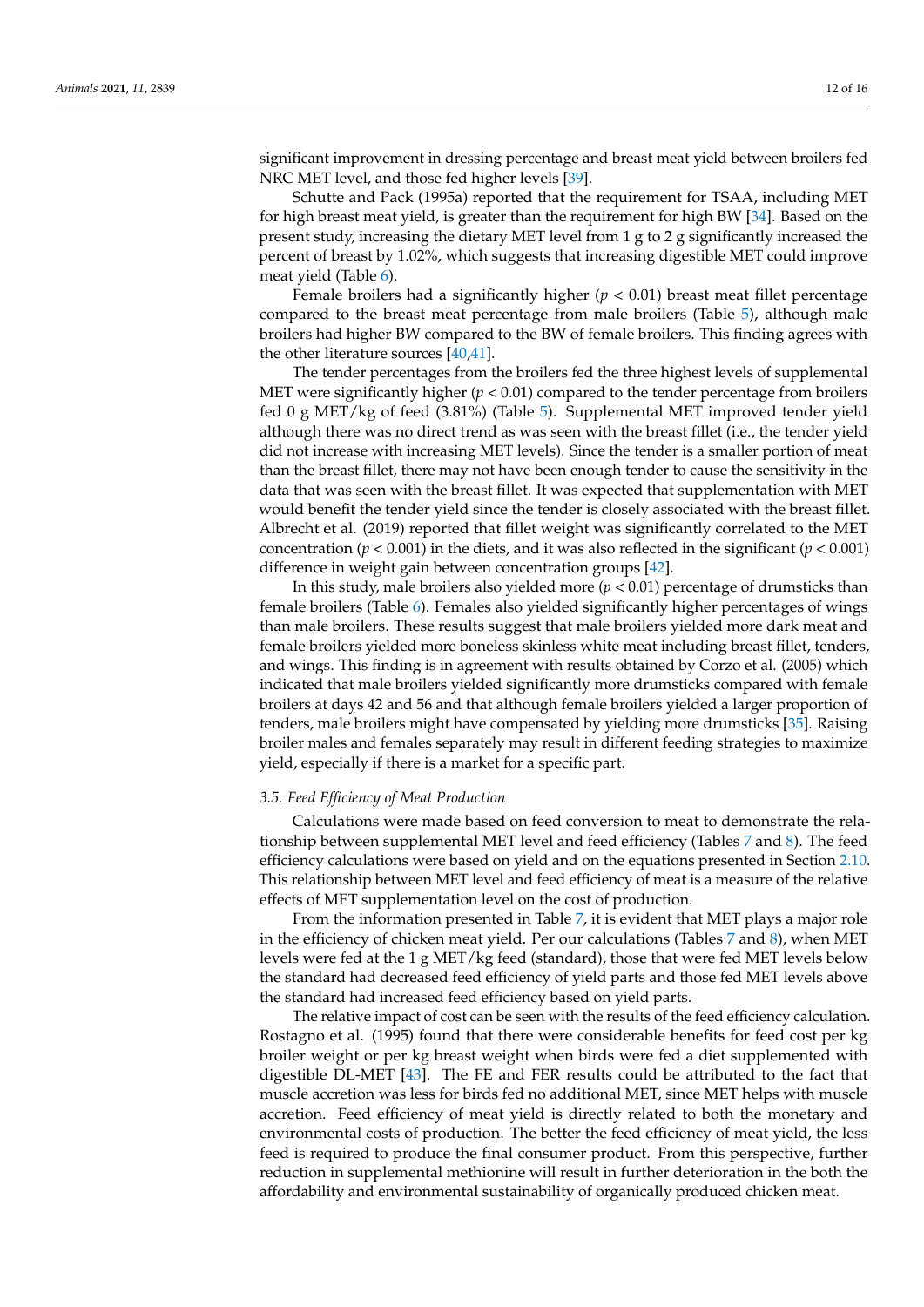| Treatment        | <b>WOG</b><br>(kg/kg) | Wings<br>(kg/kg) | <b>Breast</b><br>Skin<br>(kg/kg) | <b>Breast</b><br>Fillet<br>(kg/kg) | Tender<br>(kg/kg) | <b>Drumsticks</b><br>(kg/kg) | Thighs<br>(kg/kg) | <b>Boneless</b><br><b>Thighs</b><br>(kg/kg) |
|------------------|-----------------------|------------------|----------------------------------|------------------------------------|-------------------|------------------------------|-------------------|---------------------------------------------|
|                  |                       |                  |                                  | MET Level                          |                   |                              |                   |                                             |
| 0.0 <sub>g</sub> | 2.71                  | 34.56            | 110.60                           | 17.02                              | 71.35             | 26.81                        | 18.99             | 24.85                                       |
| 0.5 g            | 2.59                  | 32.35            | 106.81                           | 14.58                              | 62.07             | 25.10                        | 18.75             | 24.30                                       |
| 1.0 <sub>g</sub> | 2.44                  | 30.46            | 97.74                            | 13.39                              | 58.38             | 24.58                        | 17.37             | 22.72                                       |
| 2.0 <sub>g</sub> | 2.39                  | 29.33            | 98.23                            | 12.46                              | 57.86             | 24.56                        | 17.53             | 22.59                                       |

<span id="page-12-0"></span>**Table 7.** The effects of added DL-methionine levels on the feed efficiency of the yield parts in kg of feed consumed/kg of broiler parts.

Notes: MET source: DL-MET. 0.0 g = Broilers fed diet with 0 g per kg of feed added MET; 0.5 g = Broilers fed diet with 0.5 g per kg of feed added MET; 1 g = Broilers fed diet with 1 g per kg of feed added MET; 2 g = Broilers fed diet with 2 g per kg of feed added MET. For feed efficiency of the yield parts, kg of feed consumed comes from day 46/48 Feed Intake in Table [3.](#page-6-0) kg of broiler yield parts is calculated from Equation (2) in Section [2.10](#page-5-0) and the day46/68 broiler weights from Table [3](#page-6-0) (in kg) and the yield percentages in Table [6](#page-10-0) for each part respectively.

<span id="page-12-1"></span>**Table 8.** The effects of added DL-methionine levels on the feed efficiency of the yield parts relative to the standard treatment of 1 g MET/kg feed.

| <b>Treatment</b> | WOG (%) | Wings $(\%)$ | <b>Breast</b> | <b>Breast</b><br>Fillet $(\%)$ | Tender $(\%)$ | <b>Drumsticks</b><br>$\binom{0}{0}$ | Thighs $(\%)$ | <b>Boneless</b> |
|------------------|---------|--------------|---------------|--------------------------------|---------------|-------------------------------------|---------------|-----------------|
|                  |         |              | Skin $(%)$    |                                |               |                                     |               | Thighs $(\%)$   |
|                  |         |              |               | <b>MET</b> Level               |               |                                     |               |                 |
| 0.0 <sub>g</sub> | 90%     | 88%          | 88%           | 79%                            | 82%           | 92%                                 | 91%           | 91%             |
| 0.5 g            | 94%     | 94%          | 92%           | 92%                            | 94%           | 98%                                 | 93%           | 93%             |
| 1.0 <sub>g</sub> | 100%    | 100%         | 100%          | $100\%$                        | 100%          | 100%                                | 100%          | 100%            |
| 2.0 <sub>g</sub> | 102%    | 104%         | 100%          | 107%                           | 101%          | 100%                                | 99%           | 101%            |

Notes: MET source: DL-MET. 0.0 g = Broilers fed diet with 0 g per kg of feed added MET; 0.5 g = Broilers fed diet with 0.5 g per kg of feed added MET; 1 g = Broilers fed diet with 1 g per kg of feed added MET; 2 g = Broilers fed diet with 2 g per kg of feed added MET. The feed efficiency of the yield parts relative to standard treatment of 1 g MET/kg feed) is calculated using Equation (3) in Section [2.10.](#page-5-0) Average feed efficiency of yield part at 1 g MET/kg is taken from Table [7](#page-12-0) at 1.0 g for each yield part calculation. Average feed efficiency of each yield part is taken from Table [7.](#page-12-0) (For example, the percent relative feed efficiency  $\%$ ) for WOG at 0.0 g TRT = 2.44 kg  $*$  100%/2.71 kg = 90.0%).

## **4. Conclusions**

In conclusion, it took two extra days for birds fed 0 and 0.5 g of MET/kg of diet to attain a weight closer to those fed 1 and 2 g of supplemental MET/kg of diet. This shows that if the USDA further reduces the synthetic organic broiler MET requirement for growth and yield, more time will be needed for raising the birds, leading to extra labor and production costs. These added costs will be passed on to the consumer. Birds fed diets with supplemental DL-MET level had better results in FCR at the end of the trial. MET supplementation increased the ADG. Birds fed 0.5 g/kg had higher BW than birds fed diets with no added MET. These performance results show the important role that methionine plays in organic broiler diets. As a result, the use of DL-MET could increase muscle accretion resulting in more yield. Methionine has an immune function and can affect feathering and many other metabolic functions, and it has many potential effects on broiler health. Efficiency is sacrificed with the elimination of supplemental levels of DL-MET, which can lead to increased monetary and environmental costs of organic meat production. Agencies should critically review the overall benefits of DL-MET when making decisions, especially the decision to eliminate industrial sources of MET. This research is necessary because it demonstrates how industrial methionine is essential to the poultry industry, contributing to producing broiler meat at optimum efficiency.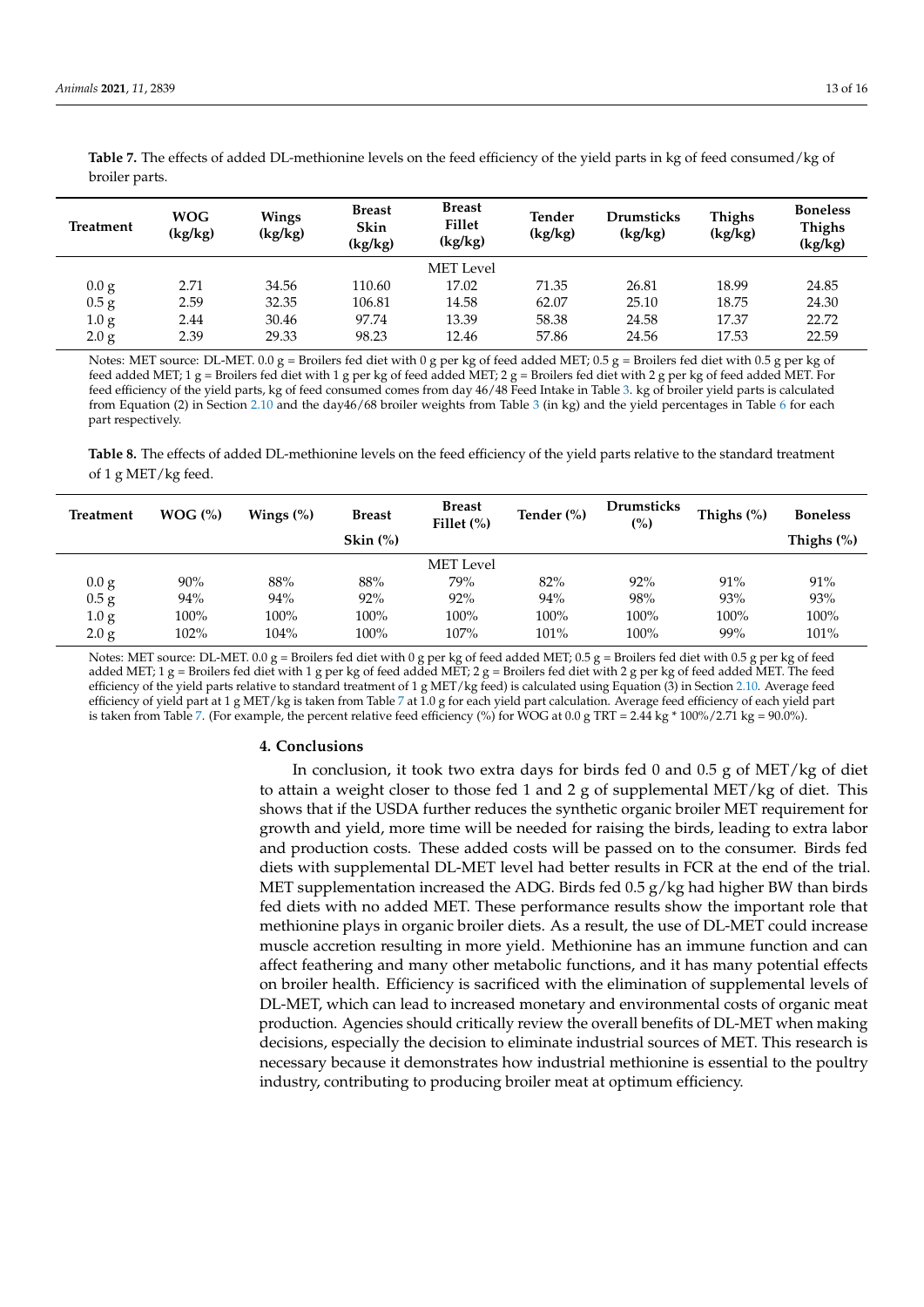**Author Contributions:** This research was conducted with contributions from all the authors. Conceptualization, W.R.L., A.P.-A., J.R.T. and B.R.M.; methodology, A.P.-A., B.R.M., W.R.L. and J.R.T.; formal analysis, A.P.-A., S.N.M. and C.C.; investigation, A.P-A., S.N.M., B.R.M.; resources, A.P.-A., J.R.T., B.R.M.; data curation, A.P.-A.; writing—original draft preparation, A.P.-A.; writing p-review and editing, A.P.-A., S.N.M., C.C., J.R.T. and B.R.M.; visualization, A.P.-A. and C.C.; supervision, A.P.-A. and J.R.T.; project administration, A.P.-A.; funding acquisition, A.P.-A. and W.R.L. All authors have read and agreed to the published version of the manuscript.

**Funding:** This research work was not externally funded but resources were provided by Perdue Farms and University of Maryland Eastern Shore.

**Institutional Review Board Statement:** The animal experiment was conducted in accordance with the recommendations and guidelines of the University of Maryland Eastern Shore Institutional Animal Care and Use Committee (AUP-Timmons-2021-4) and agreed with the standards for experiments held by the research farm.

**Data Availability Statement:** The data presented in this study are available within the article.

**Acknowledgments:** The authors are also grateful to Randy Mitchell at Perdue Farms for his help and Scott Gold and Anthony Glenn at the U.S. National Poultry Research Center unit of Toxicology and Mycotoxin Research of USDA, ARS in Athens, GA, and Grace Pokoo-Aikins for their contributions to this paper.

**Conflicts of Interest:** The corresponding author (Anthony Pokoo-Aikins) worked at Perdue Farms in the past.

## **References**

- <span id="page-13-0"></span>1. Burley, H.K.; Anderson, K.E.; Patterson, P.H.; Tillman, P.B. Formulation challenges of organic poultry diets with readily available ingredients and limited synthetic methionine. *J. Appl. Poult. Res.* **2016**, *25*, 443–454. [\[CrossRef\]](http://doi.org/10.3382/japr/pfw012)
- <span id="page-13-1"></span>2. Hickling, D.; Guenter, W.; Jackson, M. The effects of dietary methionine and lysine on broiler chicken performance and breast meat yield. *Can. J. Anim. Sci.* **1990**, *70*, 673–678. [\[CrossRef\]](http://doi.org/10.4141/cjas90-079)
- <span id="page-13-2"></span>3. Majdeddin, M.; Golian, A.; Kermanshahi, H.; Michiels, J.; De Smet, S. Effects of methionine and guanidinoacetic acid supplementation on performance and energy metabolites in breast muscle of male broiler chickens fed corn-soybean diets. *Br. Poult. Sci.* **2019**, *60*, 554–563. [\[CrossRef\]](http://doi.org/10.1080/00071668.2019.1631447) [\[PubMed\]](http://www.ncbi.nlm.nih.gov/pubmed/31190558)
- <span id="page-13-3"></span>4. Zhang, Y.; Xu, R.; Min, L.; Ruan, D.; Kim, H.; Hong, Y.; Chen, W.; Wang, S.; Xia, W.; Luo, X. Effects of L-methionine on growth performance, carcass quality, feather traits, and small intestinal morphology of Pekin ducks compared with conventional DL-methionine. *Poult. Sci.* **2019**, *98*, 6866–6872. [\[CrossRef\]](http://doi.org/10.3382/ps/pez438) [\[PubMed\]](http://www.ncbi.nlm.nih.gov/pubmed/31350999)
- <span id="page-13-4"></span>5. Bunchasak, C.; Keawarun, N. Effect of methionine hydroxy analog-free acid on growth performance and chemical composition of liver of broiler chicks fed a corn-soybean based diet from 0 to 6 weeks of age. *Anim. Sci. J.* **2006**, *77*, 95–102. [\[CrossRef\]](http://doi.org/10.1111/j.1740-0929.2006.00325.x)
- <span id="page-13-5"></span>6. Upadhyaya, I.; Arsi, K.; Fanatico, A.; Wagle, B.; Shrestha, S.; Upadhyay, A.; Coon, C.; Schlumbohm, M.; Trushenski, J.; Owens-Hanning, C. Bigheaded Carp-Based Meal as a Sustainable and Natural Source of Methionine in Feed for Ecological and Organic Poultry Production. *J. Appl. Poult. Res.* **2019**, *28*, 1131–1142. [\[CrossRef\]](http://doi.org/10.3382/japr/pfz077)
- <span id="page-13-6"></span>7. Burley, H.K.; Patterson, P.H.; Anderson, K.E. Alternative feeding strategies and genetics for providing adequate methionine in organic poultry diets with limited use of synthetic amino acids. *World's Poult. Sci. J.* **2016**, *72*, 168–177. [\[CrossRef\]](http://doi.org/10.1017/S0043933915002688)
- <span id="page-13-7"></span>8. USDA. National organic program; amendment to the national list of allowed and prohibited substances (livestock). *Fed. Regist.* **2011**, *76*, 13501–13504.
- <span id="page-13-8"></span>9. Mirenda, J. *Strengthening the National Organic Standards Board's Review of Substances under the Organic Foods Production Act*; Green Mountain College: Poultney, VT, USA, 2018.
- <span id="page-13-9"></span>10. Council, N. *Nutritional Requirements of Poultry*; National Academy Press: Washington, DC, USA, 1994.
- <span id="page-13-10"></span>11. Burley, H.K.; Patterson, P.H. Brazil nut meal and spray-dried egg powders as alternatives to synthetic methionine in organic laying hen diets. *Poult. Sci.* **2017**, *96*, 3994–4005. [\[CrossRef\]](http://doi.org/10.3382/ps/pex222)
- <span id="page-13-11"></span>12. Pesti, G.M.; Bakalli, R.I.; Cervantes, H.M.; Bafundo, K.W. Studies on semduramicin and nutritional responses: 2. methionine levels. *Poult. Sci.* **1999**, *78*, 1170–1176. [\[CrossRef\]](http://doi.org/10.1093/ps/78.8.1170)
- <span id="page-13-12"></span>13. Kidd, M.; Kerr, B. L-threonine for poultry: A review. *J. Appl. Poult. Res.* **1996**, *5*, 358–367. [\[CrossRef\]](http://doi.org/10.1093/japr/5.4.358)
- <span id="page-13-13"></span>14. Ahn, D.U.; Wolfe, F.H.; Sim, J.S. Dietary α-linolenic acid and mixed tocopherols, and packaging influences on lipid stability in broiler chicken brreast and leg muscle. *J. Food Sci.* **1995**, *60*, 1013–1018. [\[CrossRef\]](http://doi.org/10.1111/j.1365-2621.1995.tb06282.x)
- <span id="page-13-14"></span>15. Agostini, P.; Dalibard, P.; Mercier, Y.; Van der Aar, P.; Van der Klis, J. Comparison of methionine sources around requirement levels using a methionine efficacy method in 0 to 28 day old broilers. *Poult. Sci.* **2016**, *95*, 560–569. [\[CrossRef\]](http://doi.org/10.3382/ps/pev340)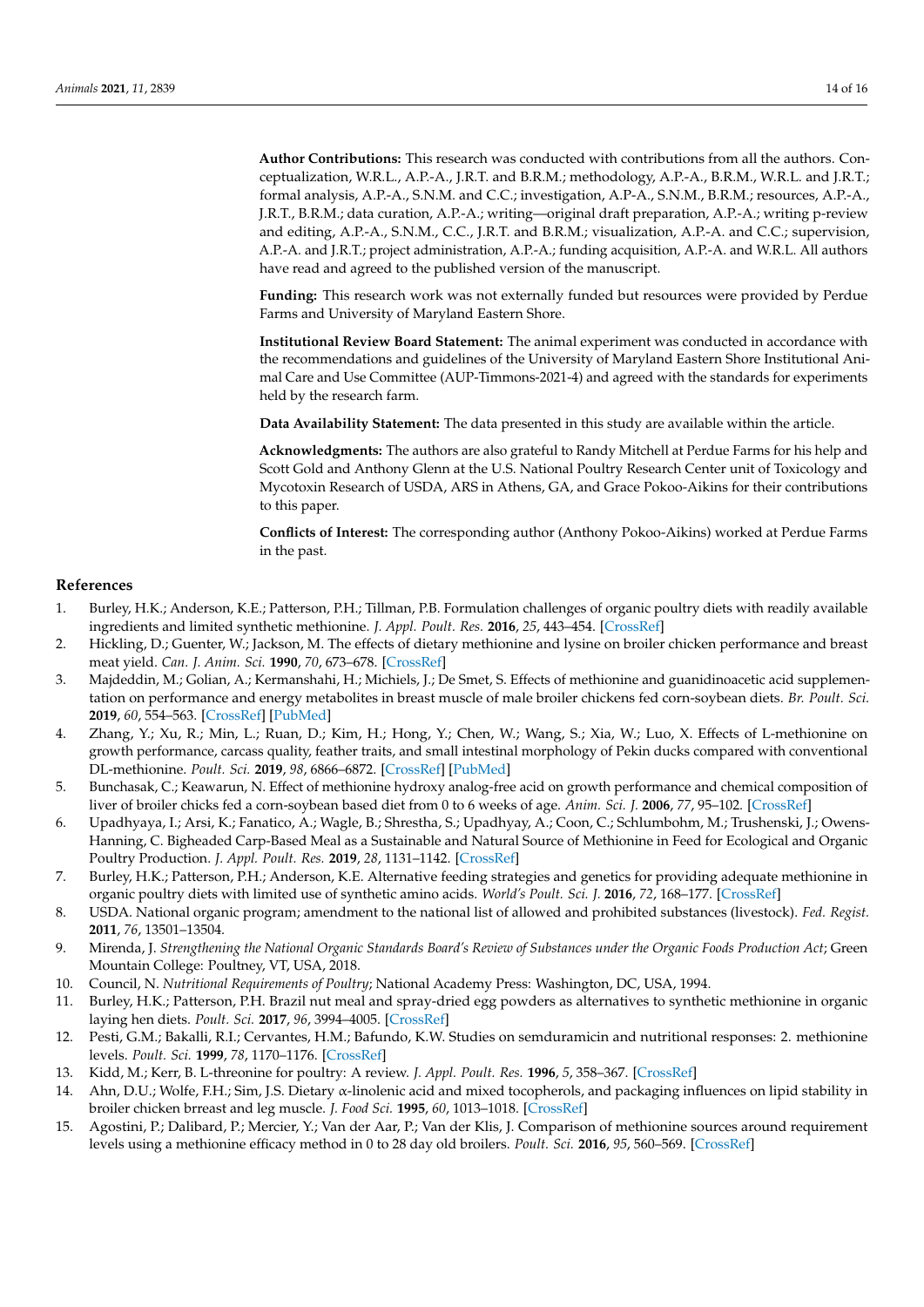- <span id="page-14-0"></span>16. Rehman, A.U.; Arif, M.; Husnain, M.M.; Alagawany, M.; El-Hack, A.; Mohamed, E.; Taha, A.E.; Elnesr, S.S.; Abdel-Latif, M.A.; Othman, S.I. Growth performance of broilers as influenced by different levels and sources of methionine plus cysteine. *Animals* **2019**, *9*, 1056. [\[CrossRef\]](http://doi.org/10.3390/ani9121056)
- <span id="page-14-1"></span>17. Rubin, L.L.; Canal, C.W.; Ribeiro, A.; Kessler, A.; Silva, I.; Trevizan, L.; Viola, T.; Raber, M.; Gonçalves, T.A.; Krás, R. Effects of methionine and arginine dietary levels on the immunity of broiler chickens submitted to immunological stimuli. *Braz. J. Poult. Sci.* **2007**, *9*, 241–247. [\[CrossRef\]](http://doi.org/10.1590/S1516-635X2007000400006)
- <span id="page-14-2"></span>18. Mulyantini, N.; Ulrikus, R.; Bryden, W.; Li, X. Different levels of digestible methionine on performance of broiler starter. *Anim. Prod.* **2010**, *12*, 6–11.
- <span id="page-14-3"></span>19. Ahmed, M.E.; Abbas, T.E. Effects of dietary levels of methionine on broiler performance and carcass characteristics. *Int. J. Poult. Sci.* **2011**, *10*, 147–151.
- <span id="page-14-4"></span>20. Siegert, W.; Wild, K.; Schollenberger, M.; Helmbrecht, A.; Rodehutscord, M. Effect of glycine supplementation in low protein diets with amino acids from soy protein isolate or free amino acids on broiler growth and nitrogen utilisation. *Br. Poult. Sci.* **2016**, *57*, 424–434. [\[CrossRef\]](http://doi.org/10.1080/00071668.2016.1163523) [\[PubMed\]](http://www.ncbi.nlm.nih.gov/pubmed/26955743)
- <span id="page-14-5"></span>21. Hernández, F.; López, M.; Martinez, S.; Megias, M.; Catalá, P.; Madrid, J. Effect of low-protein diets and single sex on production performance, plasma metabolites, digestibility, and nitrogen excretion in 1-to 48-day-old broilers. *Poult. Sci.* **2012**, *91*, 683–692. [\[CrossRef\]](http://doi.org/10.3382/ps.2011-01735) [\[PubMed\]](http://www.ncbi.nlm.nih.gov/pubmed/22334744)
- <span id="page-14-6"></span>22. Collin, A.; Buyse, J.; Van As, P.; Darras, V.M.; Malheiros, R.D.; Moraes, V.M.; Reyns, G.E.; Taouis, M.; Decuypere, E. Cold-induced enhancement of avian uncoupling protein expression, heat production, and triiodothyronine concentrations in broiler chicks. *Gen. Comp. Endocrinol.* **2003**, *130*, 70–77. [\[CrossRef\]](http://doi.org/10.1016/S0016-6480(02)00571-3)
- <span id="page-14-7"></span>23. Halder, G.; Roy, B. Effect of herbal or synthetic methionine on performance, cost benefit ratio, meat and feather quality of broiler chicken. *Int. J. Agric. Res.* **2007**, *2*, 987–996. [\[CrossRef\]](http://doi.org/10.3923/ijar.2007.987.996)
- <span id="page-14-8"></span>24. Golshahi, A.; Nasr, J.; Rahmatnejad, E.; Mohammadi, A. Broiler performance in response to different methionine levels. *J. Agric. Technol.* **2013**, *9*, 1399–1404.
- <span id="page-14-9"></span>25. Leeson, S. *Poultry: Is feed Efficiency Still a Useful Measure of Broiler Performance*; Ministry of Agriculture Food and Rural Affairs: Guelph, ON, Canada, 2000. Available online: [http://www.omafra.gov.on.ca/english/livestock/poultry/facts/efficiency.htm#](http://www.omafra.gov.on.ca/english/livestock/poultry/facts/efficiency.htm#male_vs_female) [male\\_vs\\_female](http://www.omafra.gov.on.ca/english/livestock/poultry/facts/efficiency.htm#male_vs_female) (accessed on 15 December 2010).
- 26. Leeson, S. Assessing efficiency in broiler production. *AFMA Matrix (S. Afr.)* **2001**, *10*, 28–29.
- 27. Zhan, X.A.; Li, J.X.; Xu, Z.R.; Zhao, R.Q. Effects of methionine and betaine supplementation on growth performance, carcase composition and metabolism of lipids in male broilers. *Br. Poult. Sci.* **2006**, *47*, 576–580. [\[CrossRef\]](http://doi.org/10.1080/00071660600963438)
- <span id="page-14-10"></span>28. Wen, C.; Jiang, X.; Ding, L.; Wang, T.; Zhou, Y. Effects of dietary methionine on growth performance, meat quality and oxidative status of breast muscle in fast-and slow-growing broilers. *Poult. Sci.* **2017**, *96*, 1707–1714. [\[CrossRef\]](http://doi.org/10.3382/ps/pew432) [\[PubMed\]](http://www.ncbi.nlm.nih.gov/pubmed/28008130)
- <span id="page-14-11"></span>29. Ribeiro, A.M.L.; Dahlke, F.; Kessler, A.d.M. Methionine sources do not affect performance and carcass yield of broilers fed vegetable diets and aubmitted to cyclic heat stress. *Braz. J. Poult. Sci.* **2005**, *7*, 159–164. [\[CrossRef\]](http://doi.org/10.1590/S1516-635X2005000300004)
- <span id="page-14-12"></span>30. Carew, L.B.; Evarts, K.G.; Alster, F.A. Growth, feed intake, and plasma thyroid hormone levels in chicks fed dietary excesses of essential amino acids. *Poult. Sci.* **1998**, *77*, 295–298. [\[CrossRef\]](http://doi.org/10.1093/ps/77.2.295) [\[PubMed\]](http://www.ncbi.nlm.nih.gov/pubmed/9495496)
- <span id="page-14-13"></span>31. Taha, A.; Abd El-Ghany, F.; Sharaf, M. Strain and sex effects on productive and slaughter performance of local Egyptian and Canadian chicken strains. *J. World Poult. Res.* **2011**, *1*, 11–17.
- <span id="page-14-14"></span>32. Khajali, F.; Moghaddam, H.N. Methionine supplementation of low-protein broiler diets: Influence upon growth performance and efficiency of protein utilization. *Int. J. Poult. Sci.* **2006**, *5*, 569–573.
- <span id="page-14-15"></span>33. Schutte, J.B.; Pack, M. Sulfur amino acid requirement of broiler chicks from fourteen to thirty-eight days of age. 1. Performance and carcass yield. *Poult. Sci.* **1995**, *74*, 480–487. [\[CrossRef\]](http://doi.org/10.3382/ps.0740480)
- <span id="page-14-16"></span>34. Schutte, J.B.; Pack, M. Effects of dietary sulphur-containing amino acids on performance and breast meat deposition of broiler chicks during the growing and finishing phases. *Br. Poult. Sci.* **1995**, *36*, 747–762. [\[CrossRef\]](http://doi.org/10.1080/00071669508417819) [\[PubMed\]](http://www.ncbi.nlm.nih.gov/pubmed/8746976)
- <span id="page-14-17"></span>35. Corzo, A.; Fritts, C.A.; Kidd, M.T.; Kerr, B.J. Response of broiler chicks to essential and non-essential amino acid supplementation of low crude protein diets. *Anim. Feed. Sci. Technol.* **2005**, *118*, 319–327. [\[CrossRef\]](http://doi.org/10.1016/j.anifeedsci.2004.11.007)
- <span id="page-14-18"></span>36. Qudsieh, R.I. Growth Performance and Meat Quality of Broiler Chickens Fed Diets Supplemented with Different Levels of Trace Minerals. Ph.D. Thesis, North Carolina State University, Raleigh, NC, USA, 2014.
- <span id="page-14-19"></span>37. Acar, N.; Barbato, G.F.; Patterson, P.H. 2. The effect of feeding excess methionine on live performance, carcass traits, and ascitic mortality. *Poult. Sci.* **2001**, *80*, 1585–1589. [\[CrossRef\]](http://doi.org/10.1093/ps/80.11.1585)
- <span id="page-14-20"></span>38. Corzo, A.; Schilling, M.W.; Loar, R.E., 2nd; Jackson, V.; Kin, S.; Radhakrishnan, V. The effects of feeding distillers dried grains with solubles on broiler meat quality. *Poult. Sci.* **2009**, *88*, 432–439. [\[CrossRef\]](http://doi.org/10.3382/ps.2008-00406) [\[PubMed\]](http://www.ncbi.nlm.nih.gov/pubmed/19151359)
- <span id="page-14-21"></span>39. Ojano-Dirain, C.P.; Waldroup, P.W. Evaluation of Lysine, Methionine and Threonine Needs of Broilers Three to Six Week of Age under Moderate Temperature Stress. *Int. J. Poult. Sci.* **2002**, *1*, 16–21. [\[CrossRef\]](http://doi.org/10.3923/ijps.2002.16.21)
- <span id="page-14-22"></span>40. MORAN JR, E.T. Response of broiler strains differing in body fat to inadequate methionine: Live performance and processing yields. *Poult. Sci.* **1994**, *73*, 1116–1126. [\[CrossRef\]](http://doi.org/10.3382/ps.0731116)
- <span id="page-14-23"></span>41. Elsharkawy, M.S.; Chen, Y.; Liu, R.; Tan, X.; Li, W.; El-Wardany, I.; Zhao, D.; Zheng, M.; Wen, J.; Zhao, G. Paternal Dietary Methionine Supplementation Improves Carcass Traits and Meat Quality of Chicken Progeny. *Animals* **2021**, *11*, 325. [\[CrossRef\]](http://doi.org/10.3390/ani11020325) [\[PubMed\]](http://www.ncbi.nlm.nih.gov/pubmed/33525477)